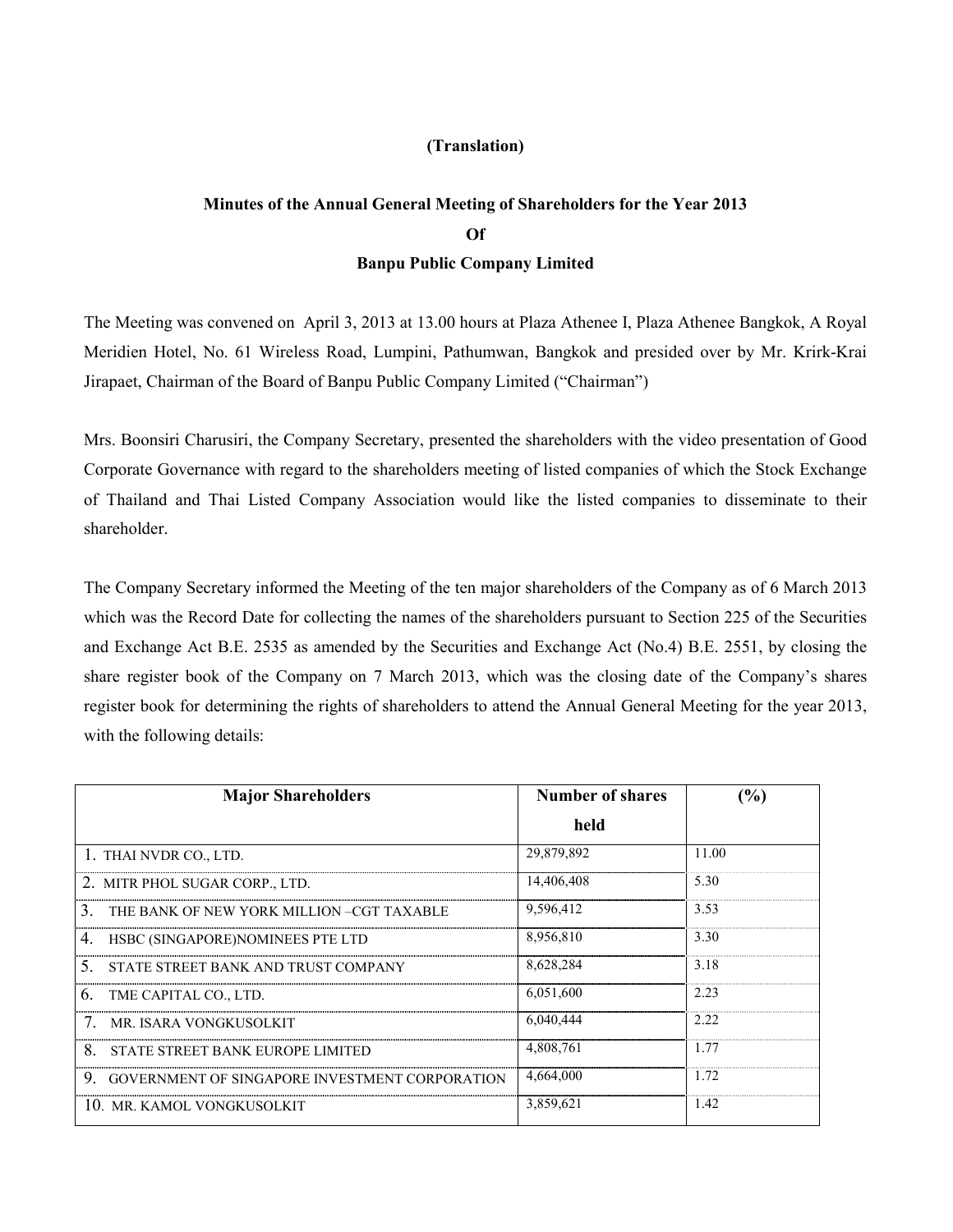The Chairman informed that at the commencement of the Meeting, there were 1,104 shareholders attending in person and 1,063 shareholders attending by proxy, totally 2,167 shareholders representing 109,032,502 shares, equivalent to 40.12 per cent of the total 271,747,855 shares which have been issued and distributed, the quorum was, then, constituted in accordance with the law and Clause 34 of the Articles of Association of the Company, stipulating that in a general shareholders' meeting, in order to form a quorum at least twenty-five shareholders or proxies (if any) or at least half of all shareholders, and representing at least one-thirds of shares distributed shall be required.

The Chairman convened the meeting, welcomed the shareholders and introduced to the Meeting the directors, managements and auditors attended the Meeting in order to deliver additional information and answer the questions to the Meeting. In addition, the Company invited the Legal Advisor to act as observer for transparency of the Meeting and to comply with the law and the Articles of Association of the Company. The Company designated the Company Secretary to record the Minutes of Meeting as follows:

### **The following directors attending the Meeting:**

| 1. Mr. Krirk-Krai | Jirapaet       | Independent Director / Chairman of the Board                   |
|-------------------|----------------|----------------------------------------------------------------|
| 2. Mr. Vitoon     | Vongkusolkit,  | Director / Vice Chairman                                       |
| 3. Mr. Somkiat    | Chareonkul     | Independent Director / Chairman of the Audit Committee         |
| 4. Mr. Anothai    | Techamontrikul | Independent Director/ Chairman of the Corporate Governance and |
|                   |                | <b>Nomination Committee</b>                                    |
| 5. Mr. Rutt       | Phanijphand    | Independent Director / Chairman of the Compensation Committee  |
| 6. Mr. Montri     | Mongkolswat    | <b>Independent Director</b>                                    |
| 7. Mr. Teerana    | Bhongmakapat   | <b>Independent Director</b>                                    |
| 8. Mr. Rawi       | Korsiri        | Director                                                       |
| 9. Mr. Chanin     | Vongkusolkit   | Director and Chief Executive Officer                           |
| 10. Mr. Metee     | Auapinyakul    | Director                                                       |
| 11. Mr. Ongart    | Auapinyakul    | Director                                                       |
| 12. Mr. Verajet   | Vongkusolkit   | Director                                                       |

### **The following Management attending the Meeting:**

| 1. Mr. Somyot                 | Ruchirawat | Deputy Chief Executive Officer |
|-------------------------------|------------|--------------------------------|
| 2. Mr. Voravudhi              | Linananda  | <b>Chief Operating Officer</b> |
| 3. Mrs. Somruedee Chaimongkol |            | <b>Chief Financial Officer</b> |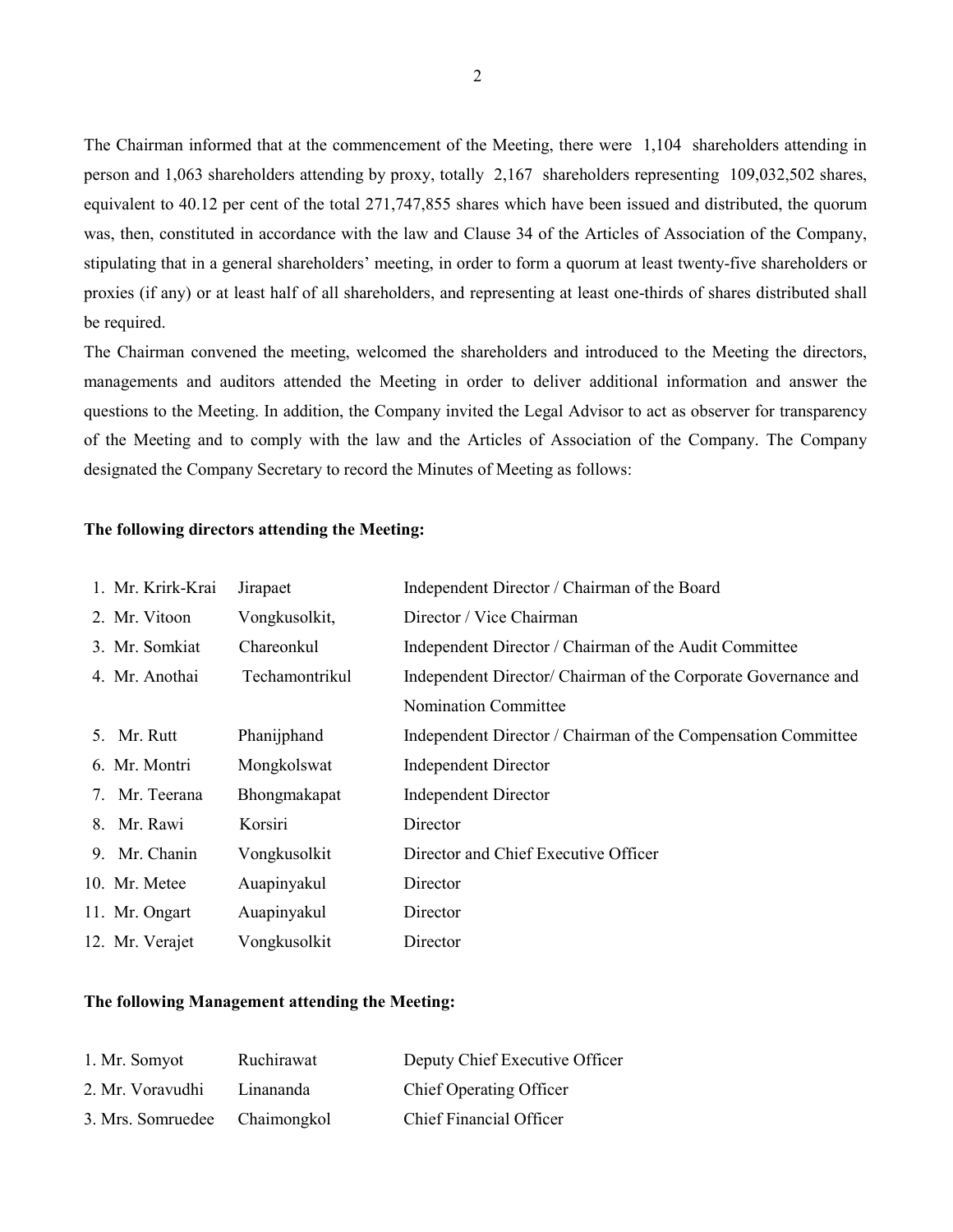| 4. Mr. Sathidpong | Wattananuchit | Deputy Chief Executive Officer – Corporate Services    |
|-------------------|---------------|--------------------------------------------------------|
| 5. Mr. Akaraphong | Dayananda     | Deputy Chief Executive Officer – Strategy and Business |
|                   |               | Development                                            |
| 6. Mrs. Udomlux   | Olarn         | Senior Vice President – Corporate Affairs              |
| 7. Mrs. Boonsiri  | Charusiri     | Company Secretary                                      |

### **The following Auditor and Representatives attending the Meeting:**

| 1. Mr. Somchai   | Jinnovart          | Auditor of PricewaterhouseCoopers ABAS (PwC) |
|------------------|--------------------|----------------------------------------------|
| 2. Ms. Amornrat  | Pearmpoonvatanasuk | Auditor of PricewaterhouseCoopers ABAS (PwC) |
| 3. Mr. Theerayut | Panyathaweesub     | Representative of the Auditor (PwC)          |
| 4. Ms. Rodjanart | Banyatananusard    | Representative of the Auditor(PwC)           |

**The following observer attending the Meeting:** 

| 1. Ms. Panlapa. Chai-a-ya     | Baker & McKenzie Co., Ltd. |
|-------------------------------|----------------------------|
| 2. Mr. Youththachai Vitheekol | Baker & McKenzie Co., Ltd. |

The Chairman informed the meeting for the governing rules of shareholder meetings described in details as appeared in the Enclosure No. 5 and 6 which had been sent to the shareholders together with the notice of this Meeting.

- Prior to the voting of any agenda, the Chairman will invite shareholders to ask questions.
- One share shall be entitled to one vote.
- Shareholder(s) who has/have special interest in any agenda, will not be eligible to the voting in the respective agenda.
- The Chairman will inform the Meeting that the voting of each agenda shall be made openly.
- Shareholders who disapprove or abstain voting of any agenda will be able to submit their votes in the voting ballots provided for shareholders while processing their registration. Such votes would be deducted from the total shares collected by the computerized database system during registration. The shareholders attending in persons who did not submit any voting ballots, it would be considered as agreement to particular agenda.
- The Chairman will announce the scores of the votes by specifying the number of votes which are in favor, against or abstained.

3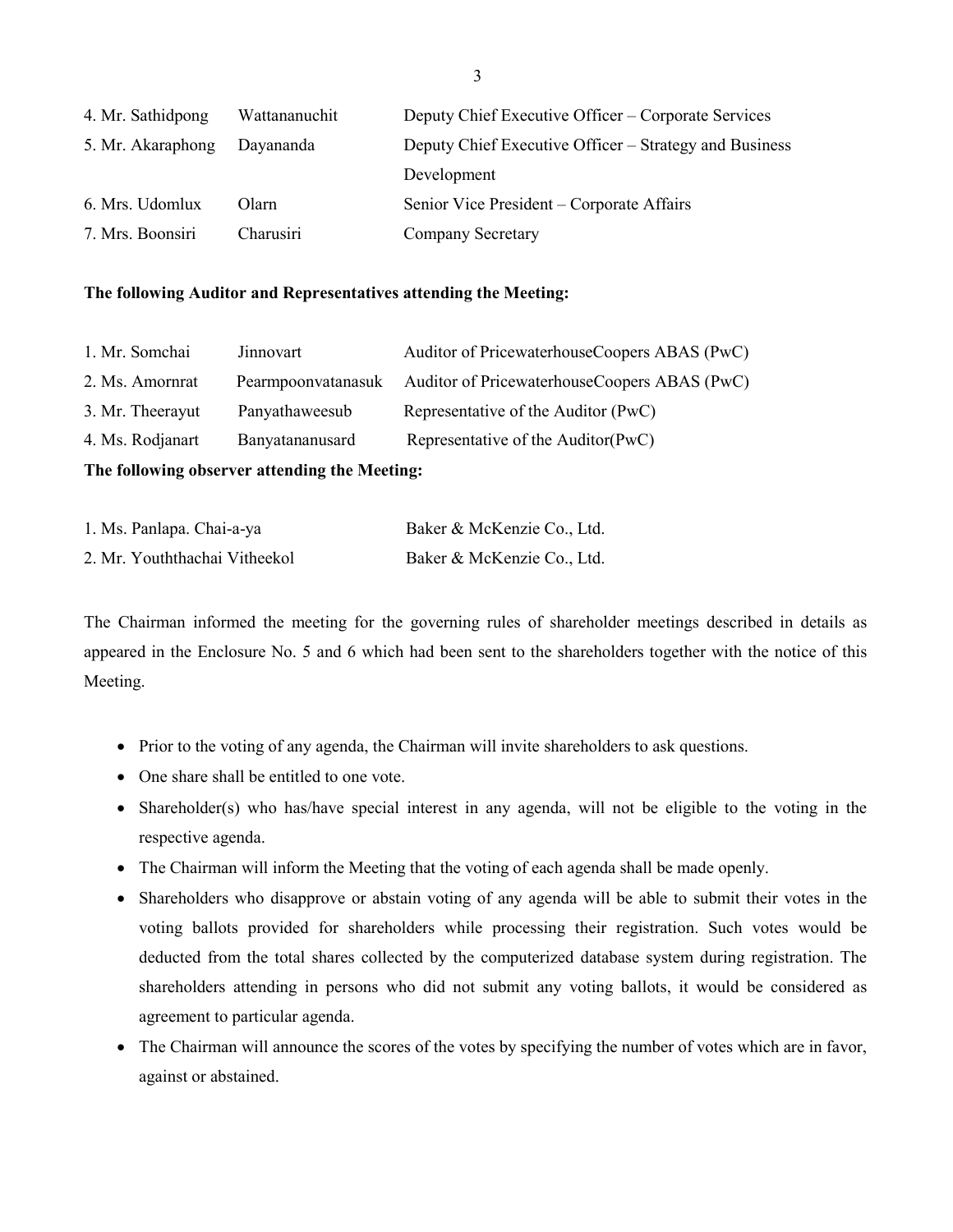• The Chairman is empowered to issue meeting rules for the purpose of conducting the meetings in order and ensuring equitable treatment to all shareholders.

The Chairman informed the Meeting that the Company affords the shareholders the opportunity to propose the agenda of the Annual General Meeting of Shareholders for the year 2013 in advance via the Company's website from 1 December 2012 until 31 January 2013 and the opportunity to propose the nominated director in advance from 1 November 2012 until 31 January 2013 through the electronic media of the Stock Exchange of Thailand. The Company stipulated the procedures and criteria in considering the proposals including qualifications of shareholder eligible to submit the proposal, proposal not to be included in the Meeting agenda, proposal forms, channels for submitting the proposal, and consideration procedures. As a result, there was no meeting agenda and nominated director proposed by the shareholders.

Then, the Chairman commenced the Meeting and conducted the following business agenda, in addition, there were additional shareholders attended during the meeting.

#### **Agenda 1. To acknowledge the minutes of the Annual General Meeting of Shareholders of 2012**

The Chairman informed the Meeting of the opinion of the Board of Directors that the minutes of the Annual General Meeting of Shareholders of 2012, which was held on 5 April 2012. The Board of Directors has considered and is of opinion that the minutes of the Annual General Meeting of Shareholders of 2012 prepared by the Company Secretary, correctly reflected the resolutions passed by the said Shareholders' Meeting, and proposed the Meeting to acknowledge the said minutes of Annual General Meeting of Shareholders of 2011, the copies of which had been sent to the shareholders together with the notice of this Meeting as per the Enclosure No. 2.

The Chairman invited the shareholders to ask questions and voice their additional observations.

Mr. Thammanoon Chunmaneechote, a shareholder's proxy, told the Meeting that he had received an invitation to attend the meeting on March 29, 2013, which was fewer than seven days before the meeting date as provided by Section 101 of the Public Company Act, B.E 2535 (1992) amended in B.E. 2551 (2008). Banpu, he suggested, should improve this to upgrade its corporate governance practice. He asked which clause of the Company's Articles of Association was applied to call for the seconding of the company's performance.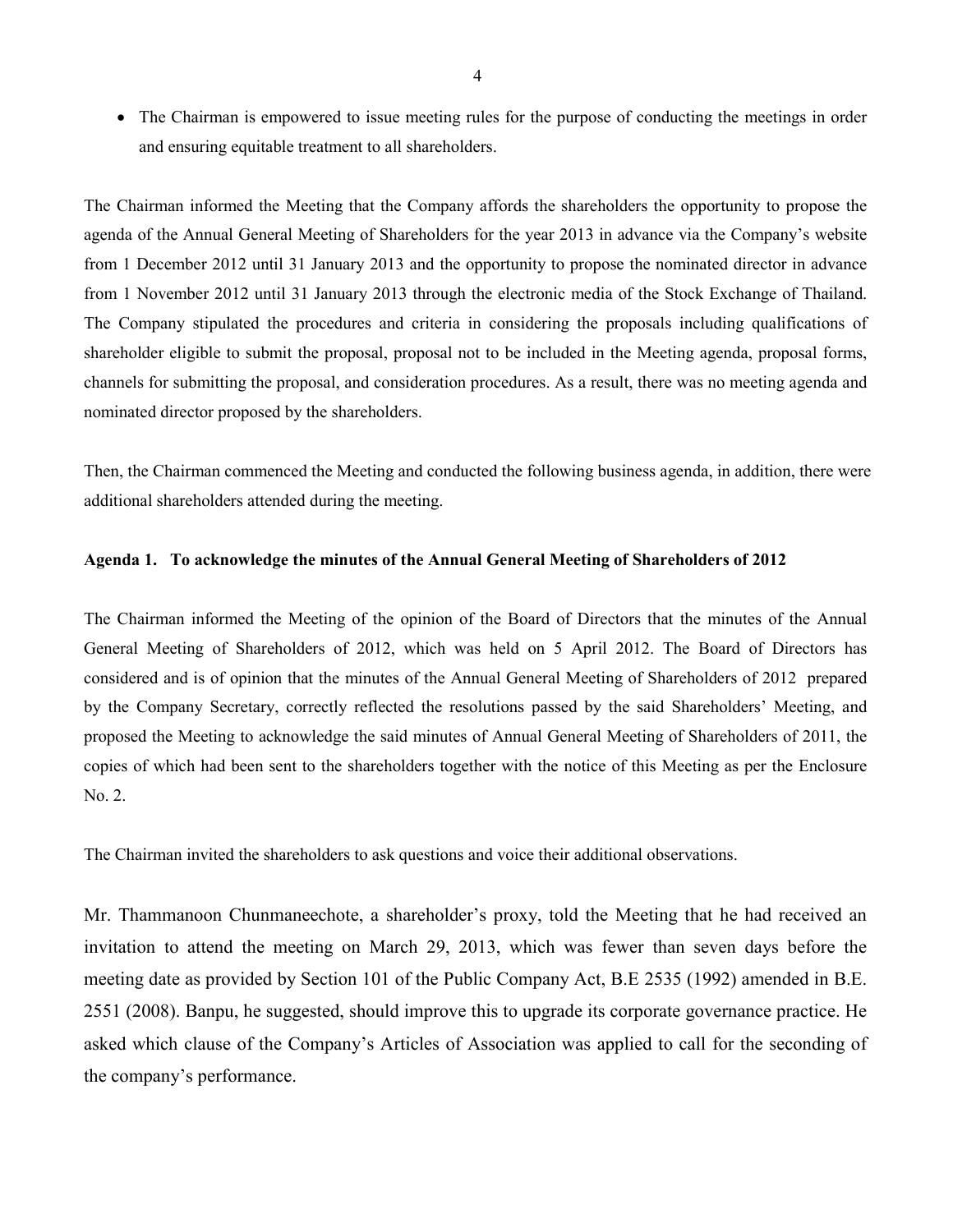• Chairman of the Meeting explained that there was no law requiring the seconding of the minutes of the meeting. In practice, it was equally difficult to second the report of the previous year as in reality, several factors had already been changed. As for Banpu's delay in sending the invitation letter, this had nothing to do with corporate governance. Rather, it concerned internal management. The Chairman acknowledged the shareholder's suggestion for further improvement.

The Chairman, then, requested the Meeting to acknowledge the minutes of the Annual General Meeting of Shareholders of 2012.

#### **The Meeting resolution:**

The Meeting passed a resolution to acknowledge the minutes of the Annual General Meeting of Shareholders of 2012.

# **Agenda 2. To acknowledge the performance of the Company for the year 2012 and adopt the directors' report for the performance of the Company for the year ended on December 31, 2012**

The Chairman informed the Meeting that the Company had prepared the report of the Board on the performance of the Company for the year ended on 31 December 2012, as attached to the notice of this Meeting as per the Enclosure No. 3, which the Board considered correct and adequate. Thus, the Chairman requested the Meeting to acknowledge the performance of the Company for the year 2012 and adopt the directors' report for the performance of the Company for the year ended on 31 December 2012. The Chairman requested Mr. Chanin Vongkusolkit, Chief Executive Officer, to explain the details of the other Company's performance to the Meeting.

Mr. Chanin Vongkusolkit reported to the Meeting for the performances for year 2012, which CD has been delivered to shareholders. Banpu 's guiding code of conduct will always be based on Honesty , Good Governance, Morality and Legality as Chairman has expressed in the Annual Report 2013. However, in the past year , Banpu management discussed and assessed the probability and potential impacts of different risks and considered actions that Banpu could take to divert, mitigate, and eliminate them.

Founded in May 1983, Banpu will celebrate our  $30<sup>th</sup>$  birthday anniversary in 2013. Throughout the past 30 years, the Company continued in each period to enhance management and strategic development to suit each period summarized as follows.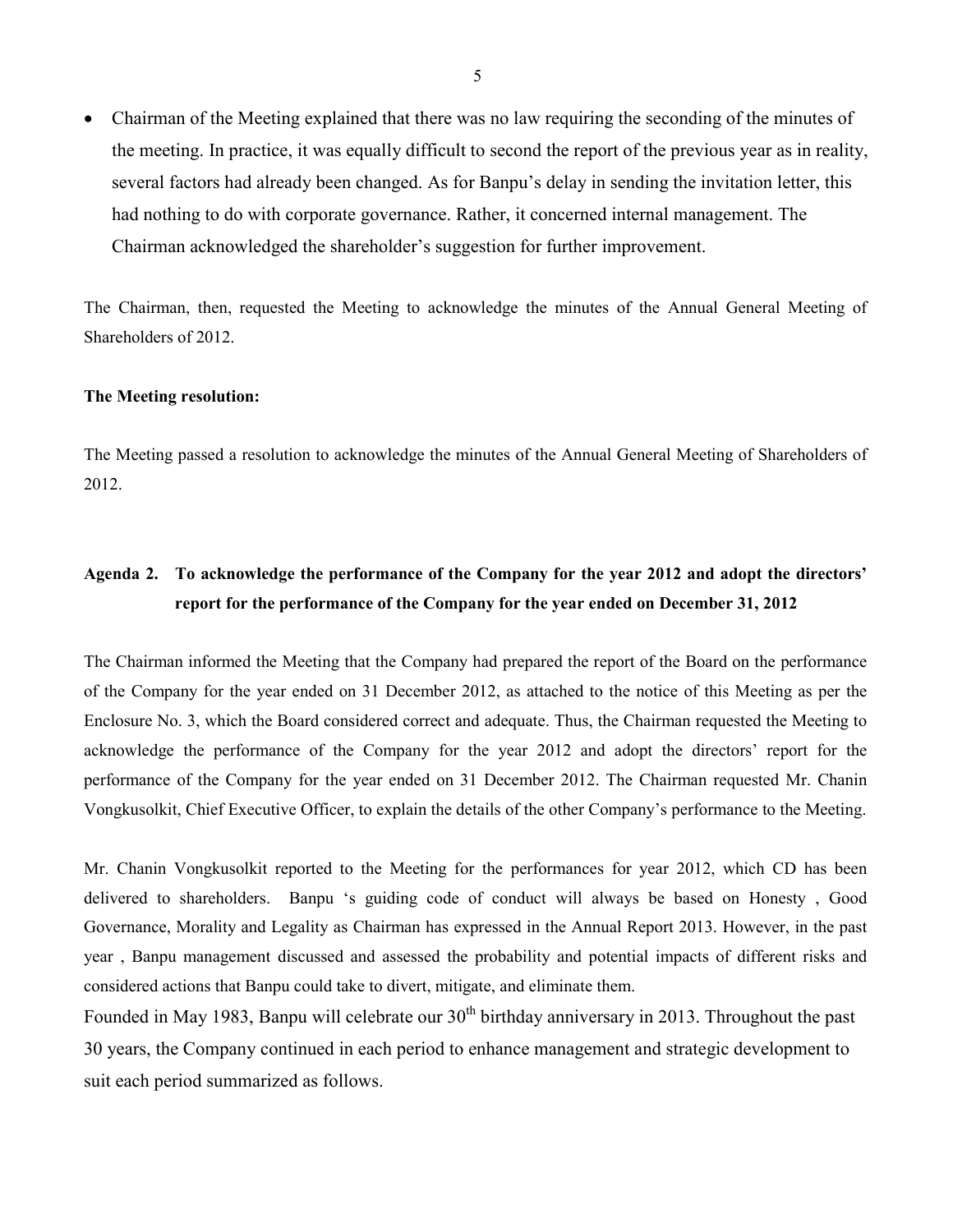| 1983-1989 | The initial phase during which Banpu started a small-scaled coal      |
|-----------|-----------------------------------------------------------------------|
|           | business in the North of Thailand and was later listed in the Stock   |
|           | Exchange of Thailand (SET).                                           |
| 1990-1996 | The expansion and diversification era during which Banpu              |
|           | experienced growth and expanded horizontally and vertically. The      |
|           | company started to venture into the power business.                   |
| 1997-2001 | This was a period during which Thailand faced a financial crisis      |
|           | during which the company adjusted its investment structure to handle  |
|           | the crisis.                                                           |
| 2002-2010 | The era during which Banpu focused at two major businesses: coal      |
|           | and coal-fired power plant.                                           |
| 2011-2012 | The era of stability and growth where organization structure has been |
|           | improved with collaboration from all departments.                     |

# **Banpu's business investments in Thailand and abroad**

# 1. Investment in Thailand

Banpu holds 50 per cent of the BLCP Power Plant's paid-up capital with Electricity Generating Public Company Limited. The 1,400-megawatt coal-fired BLCP Power Plant imports 100 per cent of its coal and has been in operation for six years.

- 2. Overseas investments
- Indonesia: Banpu operates six mines in Indonesia that produce 27.2 million tons of coal. The company holds 65 per cent of ITM's equity which is listed in the Indonesia stock exchange.
- Australia: Banpu's seven mines in the south of Australia produce more than 14 million tons of coal.
- China: Banpu has co-invested in two coal mines that produce approximately 5.3 million tons of coal at Shanxi and Henan Provinces in which it holds 45 per cent and 40 per cent equity, respectively. Meanwhile, the Gaohe coal mine has already started its production in 2012. Banpu has already operated power plants in China for seven years where it owns three steam power plants that generate approximately 400 megawatts.
- Mongolia: Banpu is currently exploring and developing coal resources.

6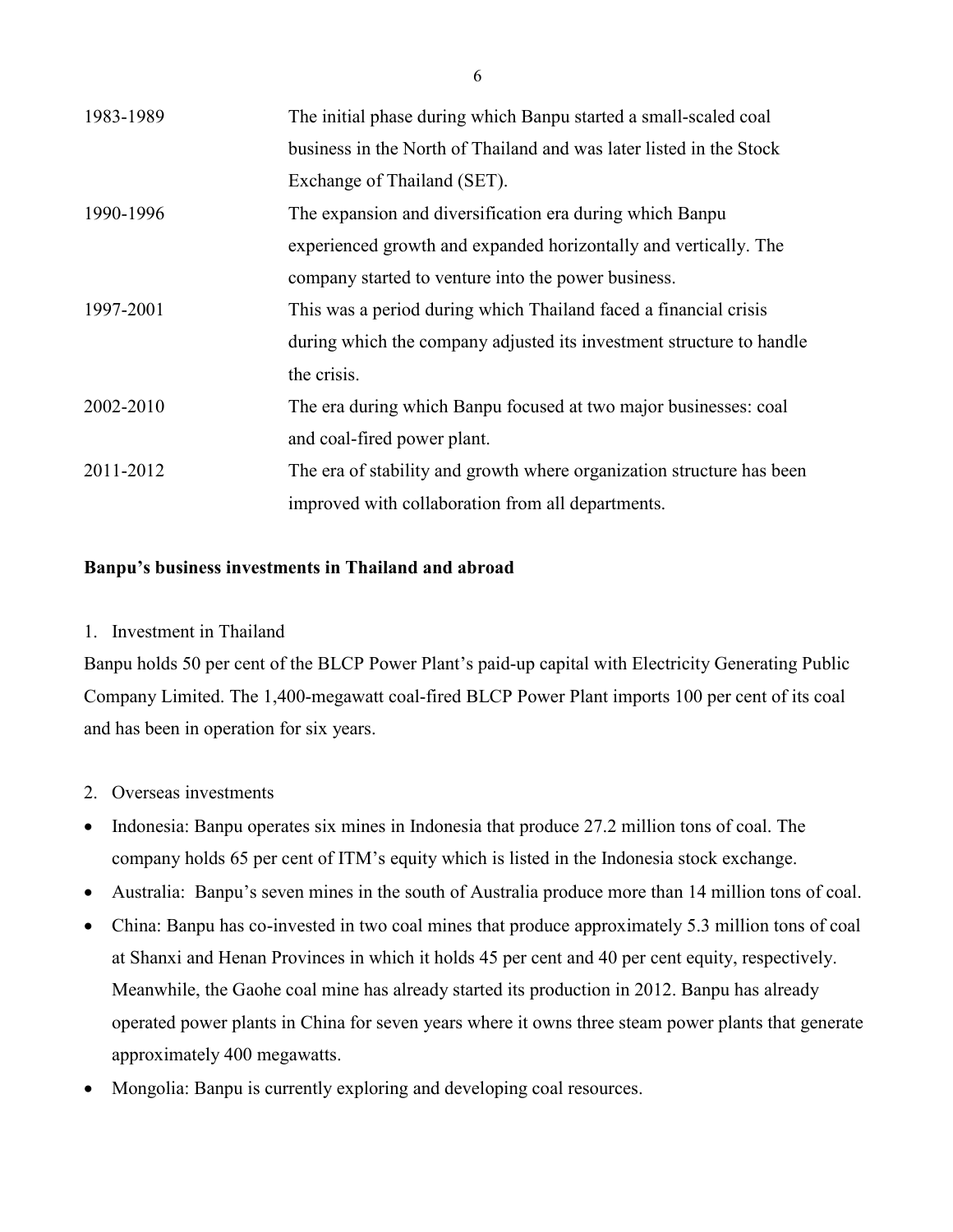• Lao PDR: Banpu holds 40 per cent of equity in the Hongsa Power Plant project which is currently under construction.

#### **Summary of coal reserves and resources**

During the past 4-5 years, Banpu continues to maintain its coal reserves at 15 years. For Indonesia, this remains a reasonable period as Banpu will be able to secure additional coal resources without having to invest too much. As for China and Australia, the rate of coal reserves and coal resources remains at 20 years where additional exploration can be made in the existing areas. Banpu's total coal reserves amount to 686 million tons which is less than 20 per cent of its existing coal resources of 3.573 billion tons.

### **Industrial situation in 2012**

The world coal price continued to fall during the latter half of 2012 making an average price registered earlier of the year at US\$110-120 per ton to drop to US\$96 per ton compared to an average 2011 price of US\$121 per ton. The decline was due to the fact that coal exporters in Indonesia, Australia, Colombia, South Africa, Russia and the US all increased their production at the same time thanks to ideal weather condition. Although demands for imported coal by high-growth countries were robust in 2012 with a 11 per cent jump from the previous year which accounted for 840 million tons of the total coal being imported, the fact that US exported more coal than before to the market forced the coal price to fall. The coal price will continue to be sensitive in 2013. Energy consumption in the future will affect not only coal price but also gas and oil prices as structure of energy consumption, choices of energy and evolving technology will dictate the change.

During the past year, an incident that highly affected the coal industry was the US coal export which accounted for 6 per cent of total coals being imported or 50 million tons. This was due to increasing demands for gas in the US after the country produced more shale gas that subsequently drove the gas price down as evident from the Henry Hub reference price, which was US\$1-2/million BTU. Besides, with the slowdown of the US economy and its mild weather in late 2012 that made the US demand less energy, coal destined to generate the electricity in the US dropped from 50 per cent to 40 per cent. The US coal surplus was therefore exported to Europe and Asia.

7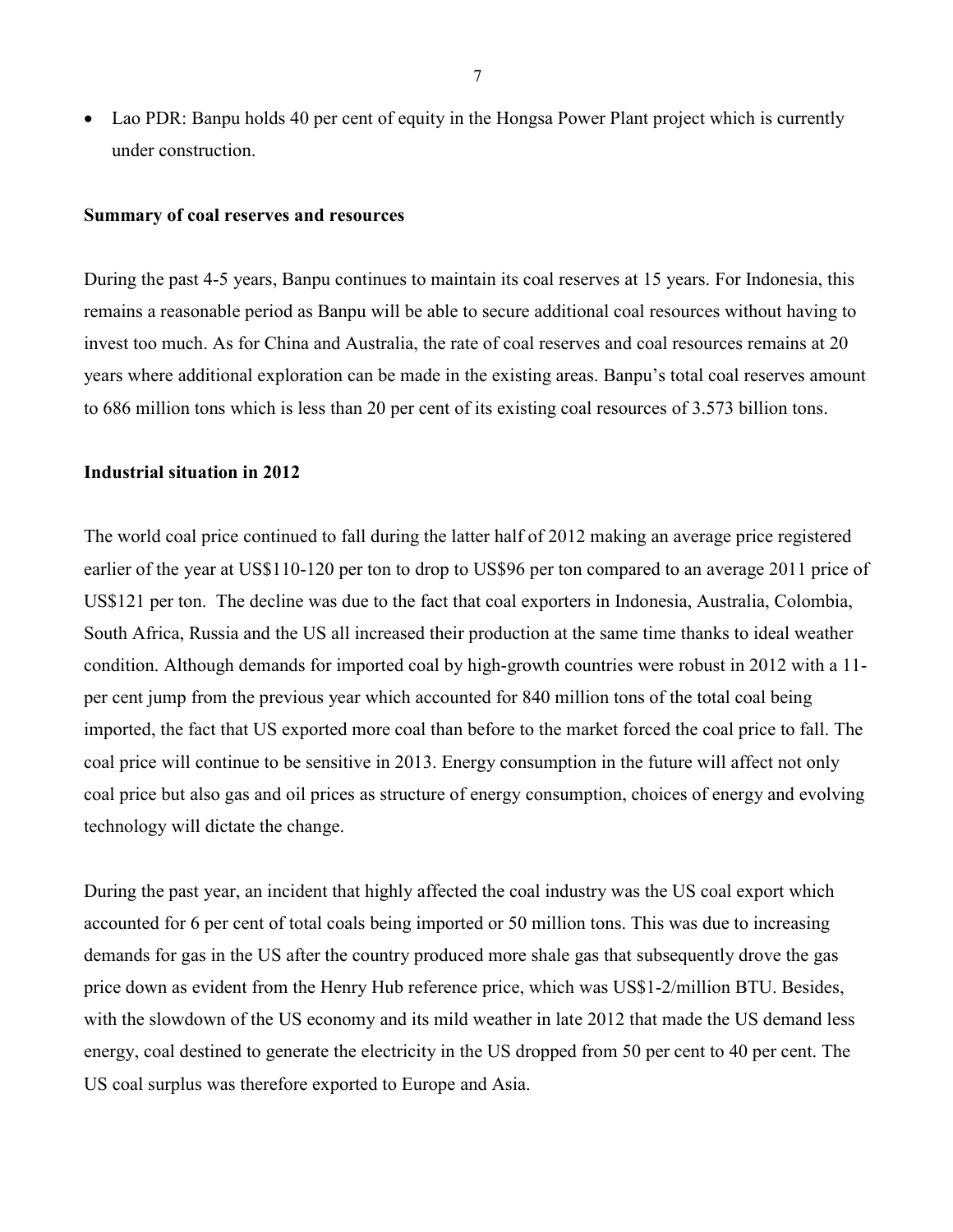### **Shale gas development**

Shale gas is likely to be developed in countries whose people have high demands for gas such as the US, China and India. Besides, these countries are to have promising geological characteristics and pipeline facilities to avoid transporting gas in a form of LNG.

LNG exporting and importing countries must also have basic infrastructure in place to accommodate shale gas. That's why development of shale gas won't be as rapidly as one may anticipate and is still restricted. Meanwhile, the current price of shale gas is US\$4/million BTU excluding costs mentioned earlier. Banpu will continue monitoring the situation.

# **Coal business and sales of coal in 2012**

#### **Indonesia**

27.2 million tons of coal was produced and sold in 2012. Of this, 14.6 million tons belonged to Indominco Mine while Trubaindo Mine and Barinto Mine sold 8.3 million tons and 0.6 million tons of coal, respectively. The volumes of coal produced and sold were slightly higher than the target set earlier.

Cost of production: As the world coal price weakened, Banpu management shred production and sales costs from US\$74 per ton in Q1 to remain, after continued fall over every quarter, at U\$70 per ton for an average all-year cost. In 2013, the company plans to cut costs further by another 10 per cent or around US\$7 a ton. The tightening measures will continue in 2013 and possibly into 2014.

Average sales price: In early 2012, an average sales price per ton was quite high before dwindling at the end of the year. The all-year average coal price index (6,700 kcal/kg) was US\$91 per ton compared to the all-year average sales price of US\$96 per ton. In other words, Banpu's average sales price, despite its decline, was quite closed to the world coal price.

### **Australia**

Centennial sold a total of 14.3 million tons in 2012 or 0.5 million tons down from the previous year. This was due to temporary closure of small mines of Airy and Mannering in late 2012 after their operation that encompassed high operation cost had failed to meet the target. Meanwhile, the Springvale Mine with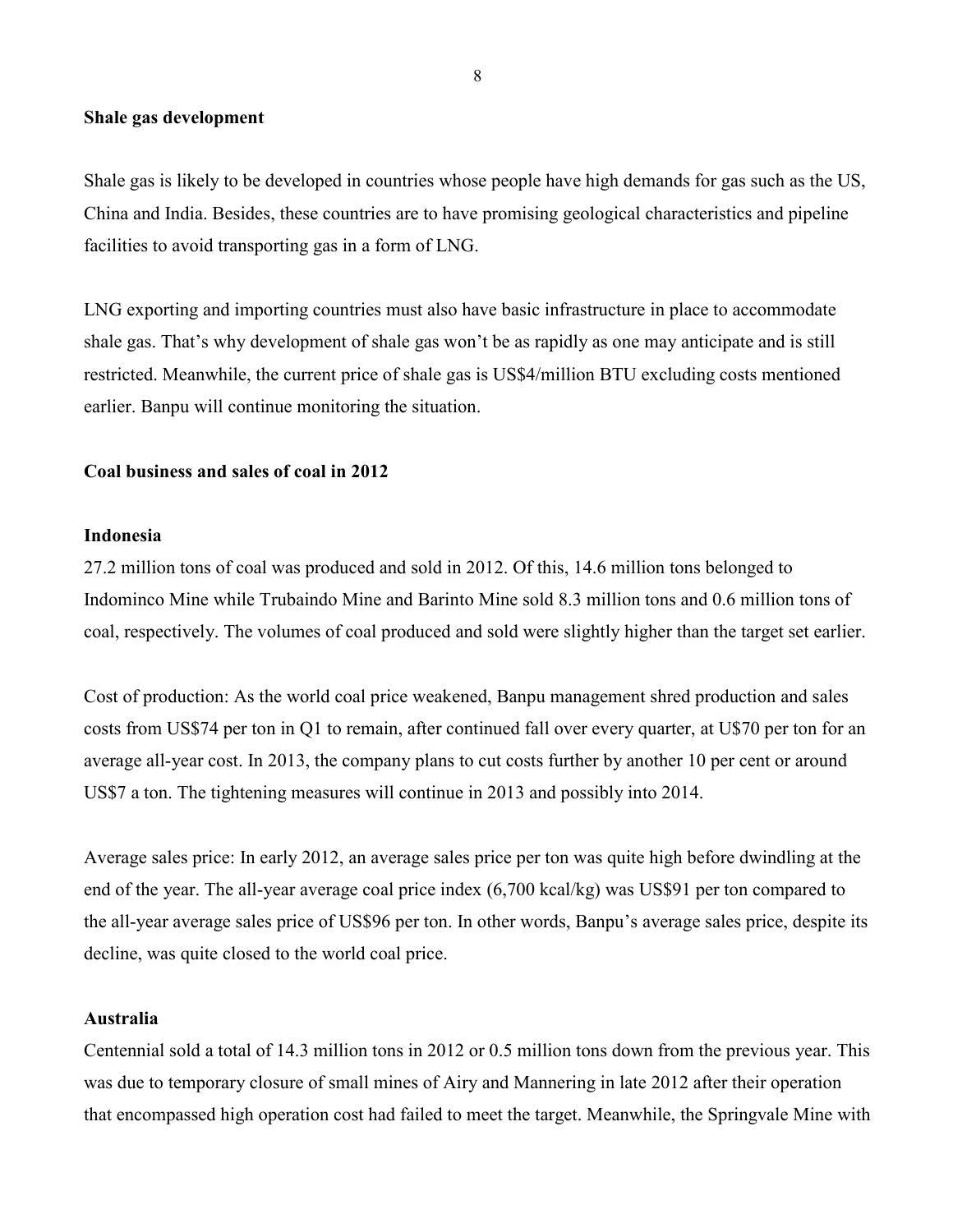a production capacity of 3.5 million tons a year was having production problem due to permit delay and geological restrictions.

Costs of production: as production remained highly unstable, there was a need to substitute loss of production at Mandalong Mine, an act that drove production cost higher. At the same time, Australian dollar was strengthened than anticipated. The management, in an attempt to resolve the production problem, brought in experts from Banpu's coal mines in China. The average cost of production in 2011 was A\$53 per ton. Banpu plans to cut down production costs further in 2013 by another 6 per cent.

Average sales price: In 2012, the average sales price was A\$73 a ton, a slight increase by A\$2-3 a ton from 2011's price thanks largely to a 8-per cent increase of exported sales, most of which to domestic power plants to whom coal was sold at a higher average price after new contracts were signed.

# **China**

The Gaohe Mine in which Banpu holds 45 per cent of its shares finally got a production and safety permit in Q3 of 2012. The mine sold 4.3 million tons of coal. The Hebi Mine, in which Banpu holds 40 per cent of its shares, produced 1.2 million tons of coal in 2012, a slight decline from 2011 due to the government's safety policy. However, Baht 885 million was recognized as profit from both mines in 2012 based on Banpu's shareholding ratio compared to Baht 300 million in 2011.

# **Mongolia**

Banpu is exploring and conducting a feasibility study of the Altai Nuurs Coaking Coal Resource to the west of Mongolia which boasts quality coal for steel production. The operation which can be carried out in summer only was a continuation from what was done in 2012 while exploration results were evaluated in winter. In addition, Banpu was testing demands for the Tsant Uul coal at power plants and chemical factories.

### **The Power Business**

### **China**

The three power plants in China of Luannan, Zhengding and Zouping with a total of 400 megawatts of electricity all enjoyed significant results. Thanks to the decline of coal price, their production costs went

9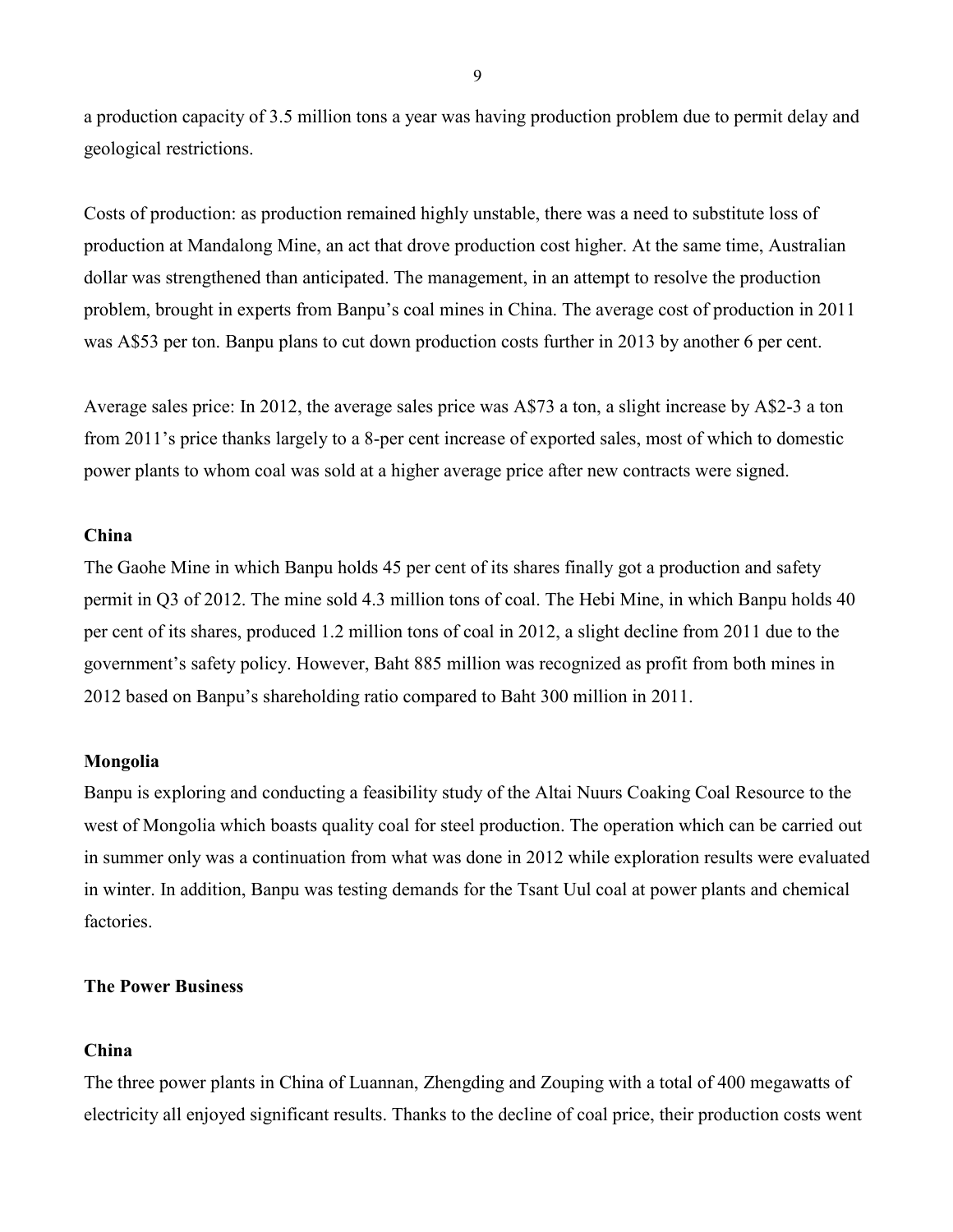down as well. The power business registered a profit of US\$15 million which increased from last year's US\$8 million. Banpu plans to continue enhancing development in the power business.

# **Thailand**

The BLCP Power Plant continues to generate impressive operating results for the sixth consecutive year where its availability payment shot up 4-5 per cent from 2011 to Baht 8.086 billion. Meanwhile, the reason its EBITA fell was because of a 7-per cent rise of the energy value from 2011. Banpu already recognized Baht 2.361 billion shared profit based on its equity in the project or a rise by 21 per cent from a year ago.

### **Lao PDR**

The Hongsa Power Plant in which Banpu co-invests with Ratchburi Electricity Generating Holding Public Company Limited enjoys a good progress in its construction. Having been recognized by several sectors including the Lao PDR government and the public, the power plant is expected to generate its first electricity in Q4/2015 as 45 per cent of its construction has already been completed.

### **Summary of Banpu's 2012 operation performances**

- The decline of the world coal price, problems of production volumes and Australian underground mines that failed to meet the plan.
- In Indonesia, sales volumes were up, so was sales cost per ton during the first half of the year, resulting in a fall of both gross profit margin and earnings before interest and tax, depreciation and amortization (EBITDA).
- In China, coal production managed to generate a material profit share after the commercial start-up of Gaohe Mine.
- Banpu emphasized at cost management, increase of production efficiency and business operation.
- US\$500 million was trimmed from budget under the 2012-2015 investment plan to remain at US\$1.25 billion; investment plan was revised and cash flow was maintained.

### **Major risks in 2012**

1. Strategic risk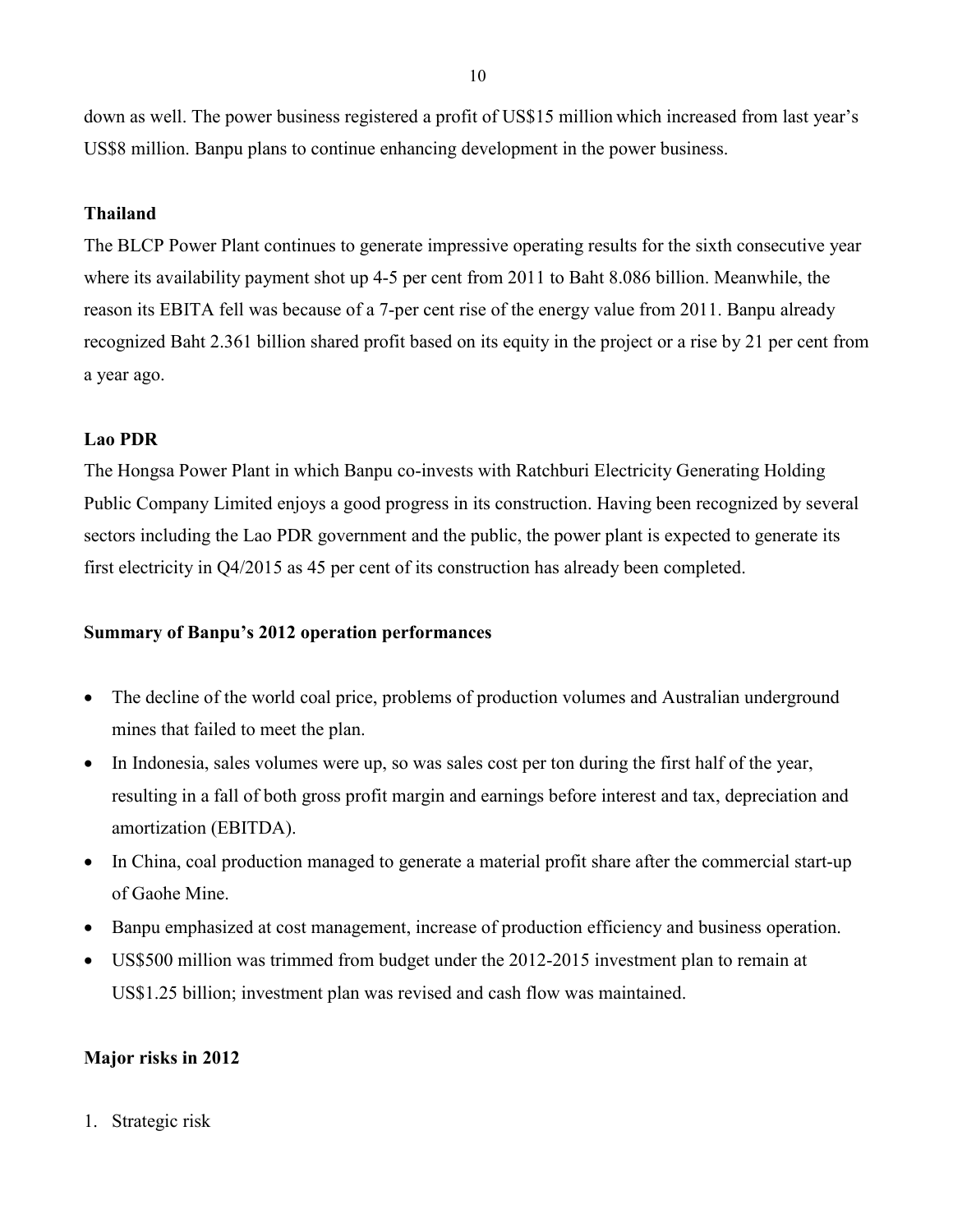Banpu will continue focusing at the coal business during the next three to five years as a result of promising growth of the coal market. In addition, during the next one to two years, Banpu will start booking profit from the Hongsa Power Plant whose shared profit ratio is intended to be increased to 30 per cent.

### 2. Financial risk

Banpu has already extended its loan payment period from five to six years and there is tendency to extend it again to seven years. To manage interest rate risk, in 2012, as the proportion of Banpu's floating-rate loans was 56 per cent thanks to low interest rates, the company gradually converted them into fixed loans. Besides, Banpu attempted to achieve a balance between foreign-currency assets and liabilities since most of its assets were overseas and most incomes were in US dollar. As a result, Banpu has changed approximately 60 per cent of its loans and debentures into US dollar to reduce Bahtdenominated assets.

### 3. Risk in the coal business

Banpu has expertise in the coal business and it also has high-quality coal reserves that answer to market demands. The coal business therefore remains Banpu's main business to be focused at during the next 3- 7 years. So far, Banpu has managed delivery risk. It plans to develop basic infrastructure such as building larger roads to transport coal at Indominco Mine and Trubaindo-Barinto Mine and investing in railway and coal terminal to achieve efficient and reliable coal transportation.

- 4. Risk from changes of rules and policies in countries where Banpu has investment During the past year, countries in which Banpu has invested already changed a lot of their rules and policies. This resulted in not many changes.
- 5. Risk from the Hongsa Power Plant's litigation

Banpu has set up a working team comprising members from the Board of Directors and the management to monitor progress and to closely analyze the situation together with legal advisors while a specific team has been assigned to monitor the subject matter in the long run. As for Banpu's move at the Appeals Court, the management and the Board of Directors are of the view that Banpu has clear facts and legal positions to be presented to the Court.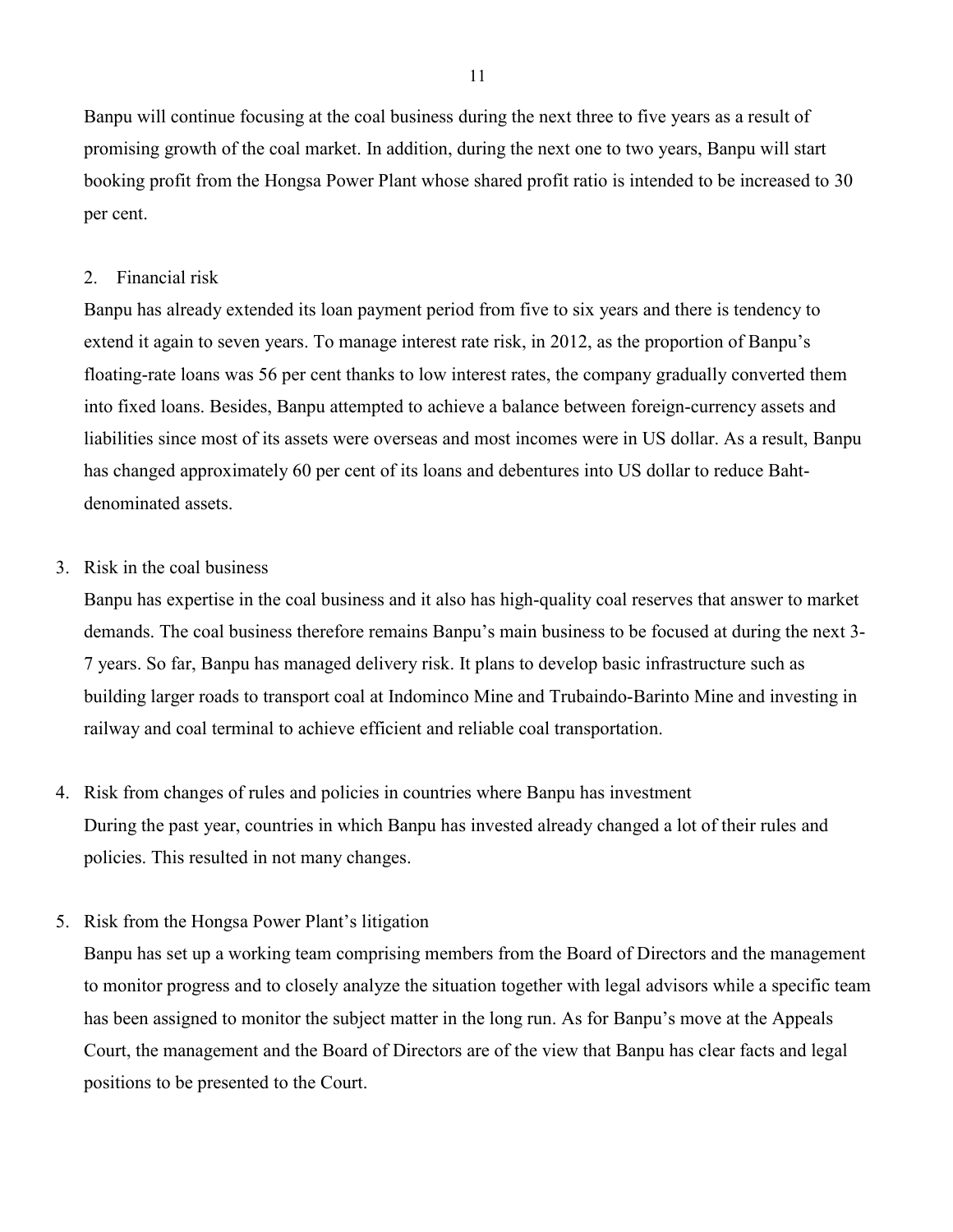# **Future strategies and trends**

In 2013, Banpu will continue strengthening its "foundation," which refers to the existing coal and power businesses as follows:

- 1. Growing from the existing assets Banpu will maximize existing assets while stabilizing its EBITDA.
- 2. Strengthening financial status this refers to reducing total liabilities, extending loan repayment period, increasing liabilities in US currency and diversifying liabilities to subsidiaries that directly hold the assets.
- 3. Developing human resources Banpu intends to continue its senior leadership program, leadership program and management development program as well as to develop human resources to meet corporate needs in the future.
- 4. Planning investment unnecessary project investment will be temporarily postponed and short-term unnecessary investment will be suspended.
- 5. Managing costs, increasing production and reducing coal production expenses
- 6. Connecting the coal and power business Banpu intends to link existing businesses by adding values to the existing resources.

# **Outstanding projects in 2012**

1. The share buyback plan for the purpose of financial management

Objectives:

- To send a signal to investors that Banpu's financial status remains very strong; and to reflect a positive return on investment from Banpu's existing assets as Banpu's stock price is lower than its fundamental.
- To increase return on equity (ROE) and earnings per share (EPS)

# Details:

- Banpu will spend up to Baht 6.150 billion to buy back the shares.
- About 13.56 million shares or five per cent of all shares sold will be bought back.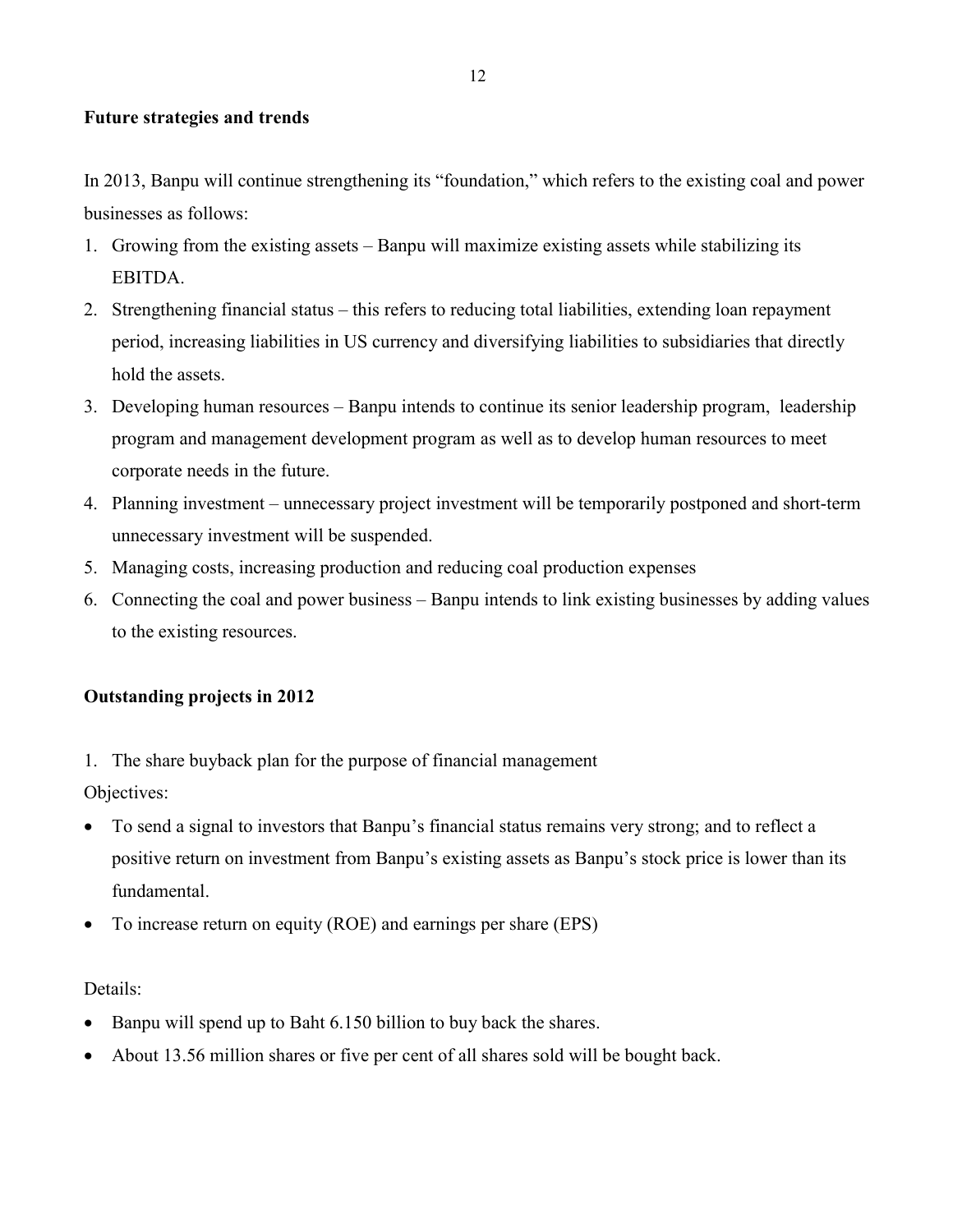- The buyback plan will be between March 15-September 14, 2013 (a period of six months during which purchase will be done in the Stock Exchange of Thailand (SET) and transactions will be disclosed to the SET.)
- The buyback price will not exceed an average closing price of Banpu's stock during five trading days prior to the transaction date on each occasion plus 15 per cent of such average closing price.
- Banpu is to set aside Baht 6.150 billion retained earnings to buy back the shares.
- 2. Issuance of foreign-currency debentures Details:
- Issuer: Banpu Public Company Limited
- Type of instrument: Unsubordinated unsecured foreign-currency debentures
- Currency: US dollar
- Total offered amount: US\$150 million
- Maturity period: 10 years
- Interest rate: 3.99 per cent per annum
- Credit rating: AA- by Tris Rating

Mr. Chanin Vongkusolkit asked Mrs. Somruedee Chaimongkol, Chief Financial Officer, to inform financial performances of Banpu and its subsidiaries in 2012 based on the financial statements published in the 2012 Annual Report to the Shareholders' Meeting.

Mrs. Somruedee Chaimongkol informed Banpu's 2012 performance to the Shareholders' Meeting as follows.

Banpu enjoyed total sales incomes of Baht 117.337 billion or a 4-per cent increase from the same period a year ago totaling Baht 4.933 billion thanks to sales of coal from its mines in Indonesia which increased from 24.7 million tons in 2011 to 27.2 million tons a year later.

In 2012, the total amounts of coal sold from Australia and Indonesia were 41.6 million tons, a five-per cent increase that accounted for 2 million tons.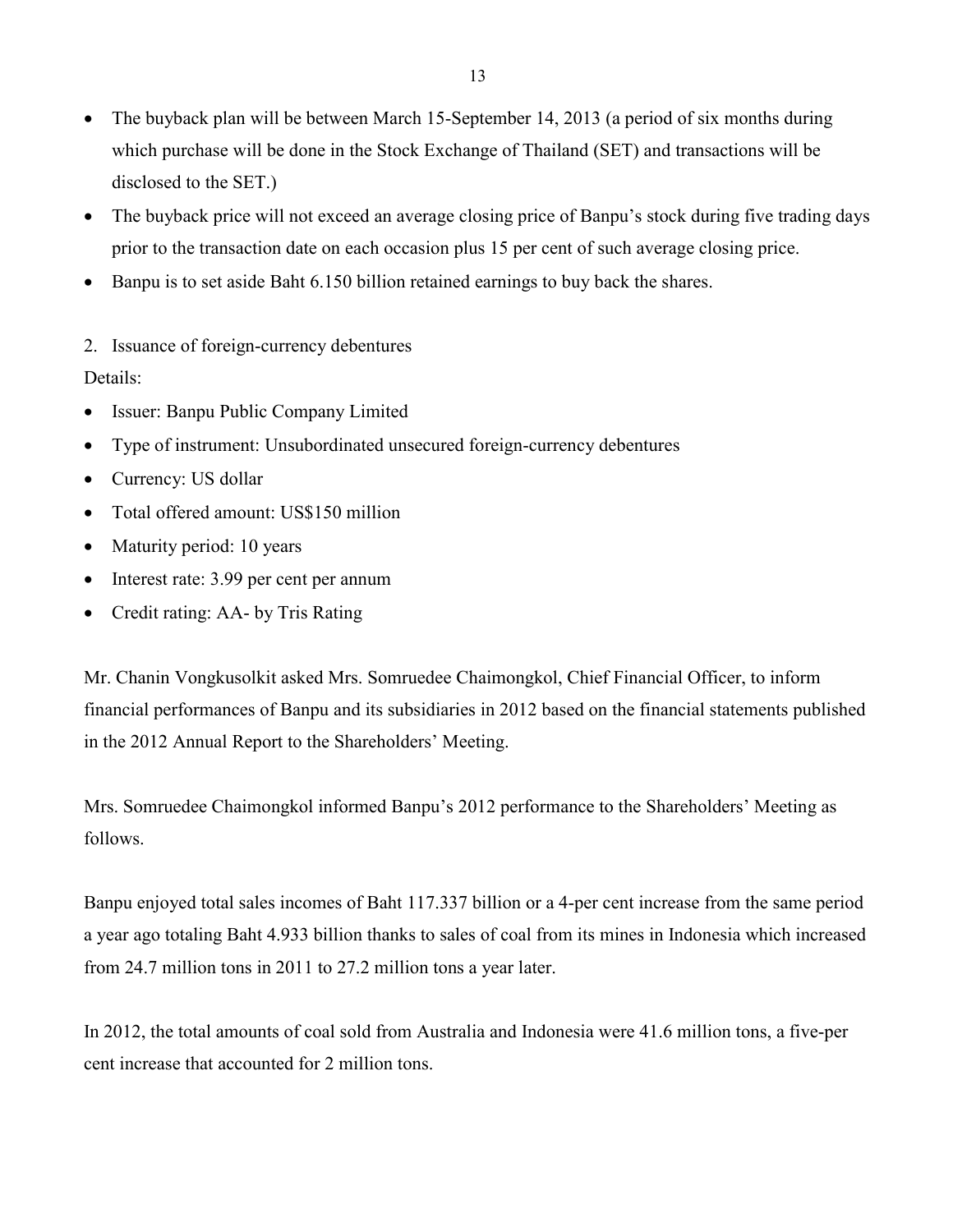An average sales price of coal in 2012 from Indonesian mines was US\$90.98 per ton while that from Australian mines was A\$72.86 a ton or a 10-per cent fall from 2011. This was compared to the world coal price that fell 21 per cent from US\$121 per ton to US\$97 per ton.

Banpu's 2012 gross profit was Baht 44.812 billion or Baht 4.632 billion down, most of which was due to the decline of the coal business's gross profit after the slump of the world coal price.

Banpu's gross profit margin was 38 per cent which was down from 2011's 44 per cent. Its coal business's gross profit margin was 39 per cent compared to 46 per cent in 2011; while the power business's gross profit margin was up from 10 per cent the previous year to 17 per cent in 2012.

Earnings before interest, tax, depreciation and amortization (EBIDA) was Baht 29.251 billion or a decline by 8 per cent totaling Baht 2.570 billion from the previous year. Of this, Baht 26.870 billion was EBITDA from the coal business and the remaining Baht 2.381 billion was from the power business.

Banpu's net profit in 2012 was Baht 9.293 billion, a sharp decline by 54 per cent or Baht 10.767 billion from a year ago because during the past year, Baht 6.308 billion profit after tax generated from sales of Daning Mine in China worth Baht 8.254 billion had been booked into the account. However, if only profit from Banpu's main businesses was considered, the Company's net profit was down by 21 per cent. Overall speaking, Banpu's assets are still able to generate good returns. This is especially the case of its power business in Thailand and China which is able to generate stable profit to the company in the long run.

Earnings per share (EPS) in 2012 were Baht 34.20 per share, which was 54 per cent down from last year's Baht 73.82 per share.

The total net liabilities were Baht 73.804 billion or an increase of Baht 8.515 billion from a year ago after Banpu issued Baht 6 billion worth of debentures of seven and 15 years of maturity and after a reduction of Baht 6.043 billion operating cash. At the same time, Baht 1.524 billion worth of loan was partially repaid.

The net debt to equity  $(D/E)$  ratio was up from 0.74 as of end of 2011 to 0.83 as of end of 2012.

14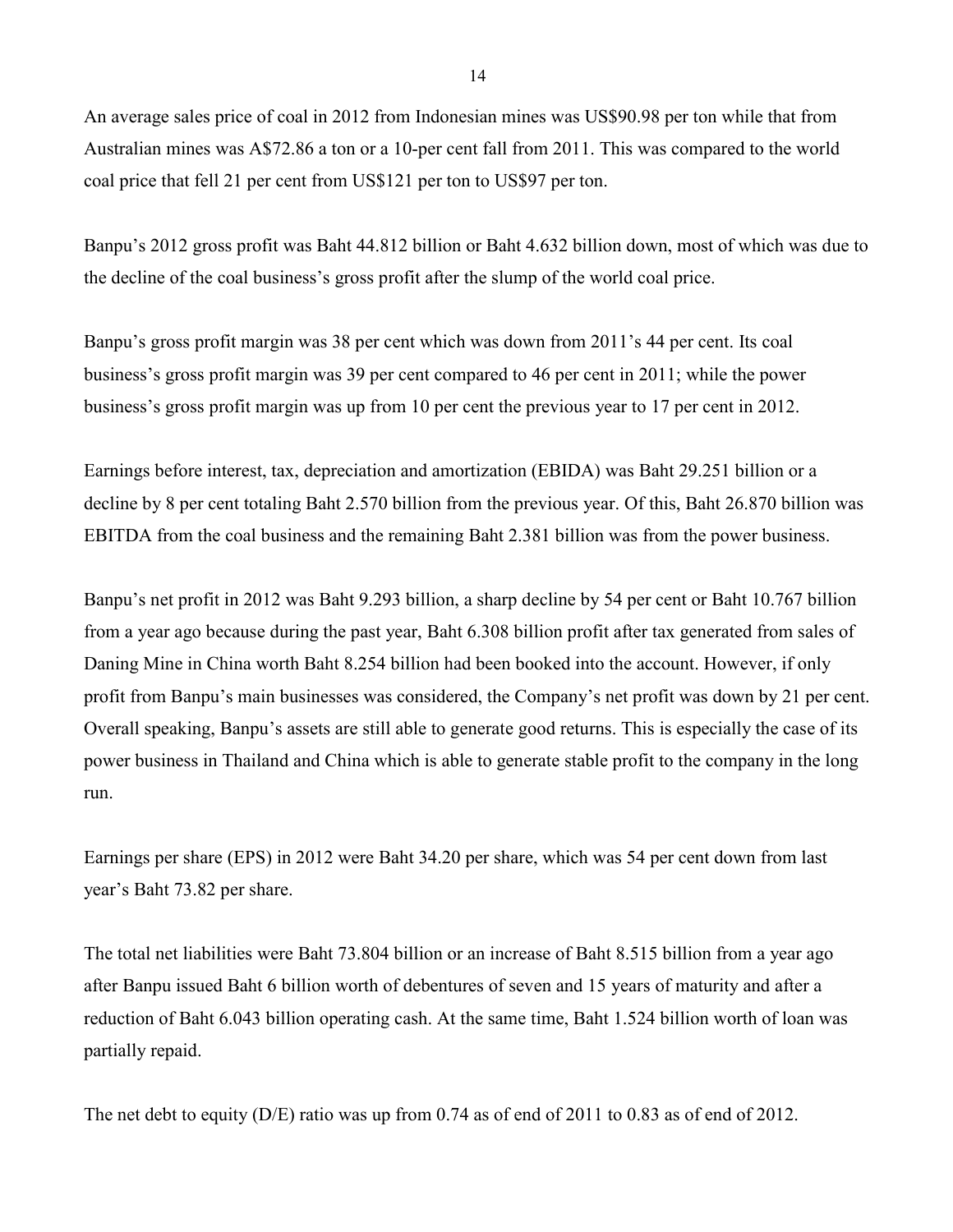Other details were in the 2012 Annual Report.

The Chairman opened the floor for the Meeting to pose questions and express opinions. Shareholders took turns to ask questions and express recommendations to which the Board of Directors and the management answered and made clarification as follows.

1. Mr. Winai Thanasaksombat asked about background of the Hongsa Power Plant's litigation. He advised Banpu to inform the public of today's coal clean technology (CCT) for coal-fired power plant to reduce opposition over its pollution.

Mr. Chanin Vongkusolkit explained that Banpu had led the energy parliamentary committee and the press to visit the BLCP power plant. As many as 7,000 persons had visited the plant a year. This year, Banpu would start arranging a visit to the Hongsa Power Plant.

2. Mr. Methee Anadirekkul, a proxy from the Thai Investors Association, asked why Banpu's operation results fell drastically although the coal price was down by only 3 per cent. He also asked whether such decline was due to operation performance of Banpu's Australian business.

Mrs. Somruedee Chaimongkol, Assistant Chief Executive Office of Finance, explained that the reason Banpu profit fell 54 per cent from 2011 while incomes slid only 3 per cent from the previous year was because profit from sales of investment in 2011 went down. Banpu registered Baht 20.060 billion profit in 2011, of which Baht 6.308 billion was profit from sales of its investment. In other words, if this profit from investment sales was deducted, in 2012, Banpu's profit would have been down by 21 per cent only. This was mainly due to the decline of an average sales price of coal in Indonesia that fell US\$7 per ton; while cost of production there was up US\$3 per ton. In Australia, an average sales price rose A\$3 per ton while its production cost also edged up A\$6 per ton. Besides, sales expenses rose Baht 2 billion. As Australia exported 0.6 million tons more coal than last year, export expenses also increased by Baht 700 million. Likewise, while the Indonesian mines sold 2.6 million tons more coal than before, their sales expenses rose by Baht 300 million. In addition, there were costs of managing transportation and coal terminals.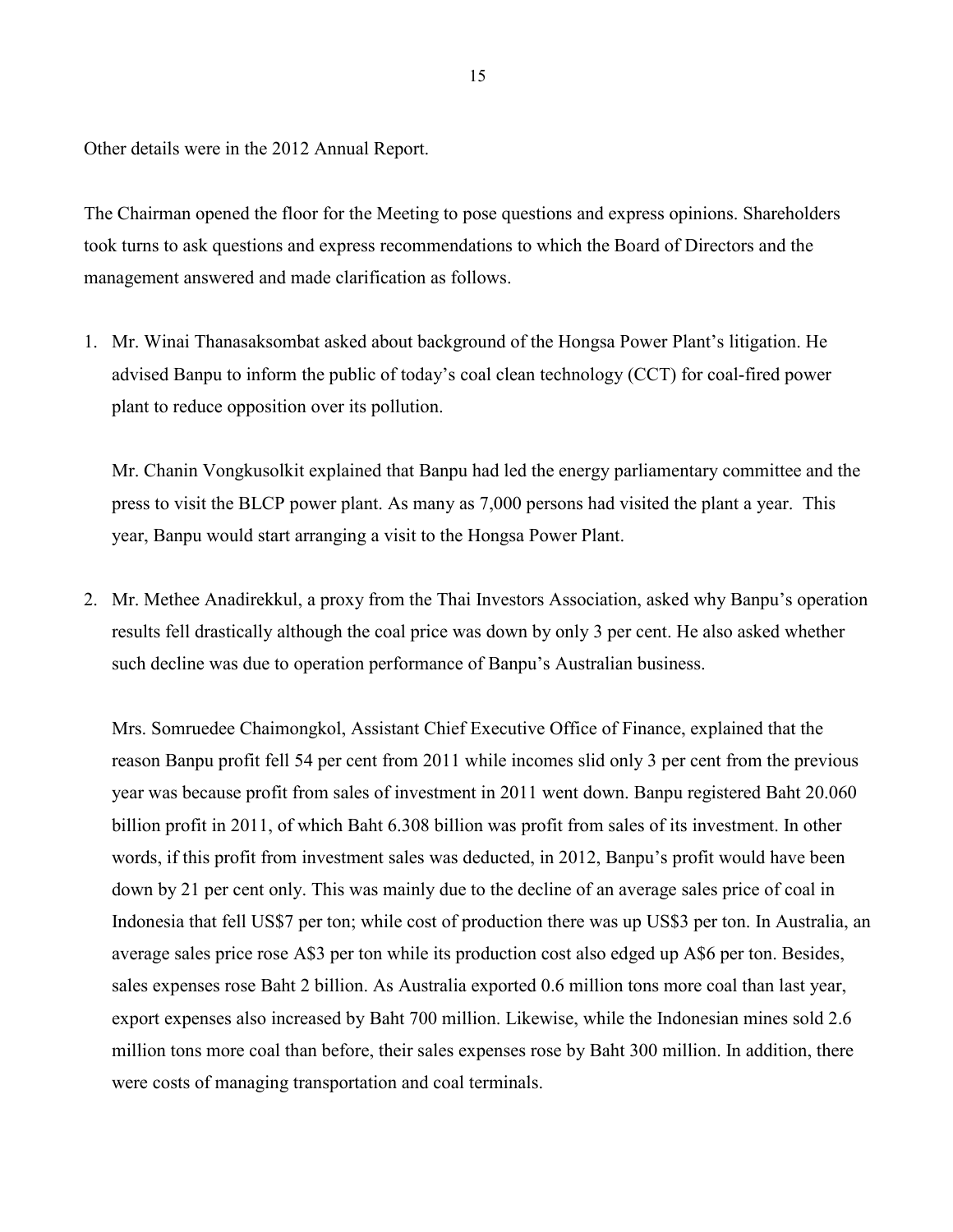### **Questions about results of Australia's operation**

- 3. Mr. Wasan Pongputtamon asked about operation results of Banpu's mines in Australia, what percentage of cost-reduction measures would become; and what measures would be introduced.
- 4. Mr. Jirapan Buaboocha asked about progress to increase production efficiency and reduce time required for moving Longwall machine in Australia. He also asked what action Banpu had done after planning to reduce operating expenses by 6 per cent and whether this was meeting the target. He also asked about risk factors concerning labor shortage, remunerations, welfare and the ratio of Thai staff working in Australia and Indonesia.

Mr. Chanin Vongkusolkit explained that measures executed in Australia included increasing incomes, improving operating efficiency by developing a coal transportation system and reducing expenses. In this regard, high-cost mines whose results did not meet the target; namely Airly and Mannering, were temporarily shut down. As for Mannering, which was mined by the continuous miner method and whose machines were smaller than Longwall, its manpower and machines had already been moved to Clarence on the west and Newstan. In addition, Australia-dollar loans were converted into US dollar for its lower financial cost. Cost-reduction measures will continue to be implemented in 2013.

Regarding manpower, since this is an overseas business, Banpu is considering an idea of having a foreign director who understands the nature of areas where the operation is located. Regarding labor shortage, ITM is listed company in Indonesian stock exchange with approximately US\$2.5 billion sales a year and renowned for its corporate governance. The firm therefore has not suffered from labor shortage except in specialized positions such as mining engineer and geologist. Still, in case of shortage, Thai staff can be assigned to help. At present, there are 400 Thai employees working overseas.

### **Questions about shale gas and other energy**

- 5. Mr. Rittichai Yibcharoenporn asked about emission of  $CO<sub>2</sub>$  that may affect the coal market in the future when compared to lesser  $CO<sub>2</sub>$  emission by shale gas. He also asked about results of Banpu's study of shale gas.
- 6. Mr. Supoj Pongkidakarn, a shareholder, asked about costs between natural gas and share gas. Shareholders asked if Banpu was likely to enter the bioenergy business in the future.

16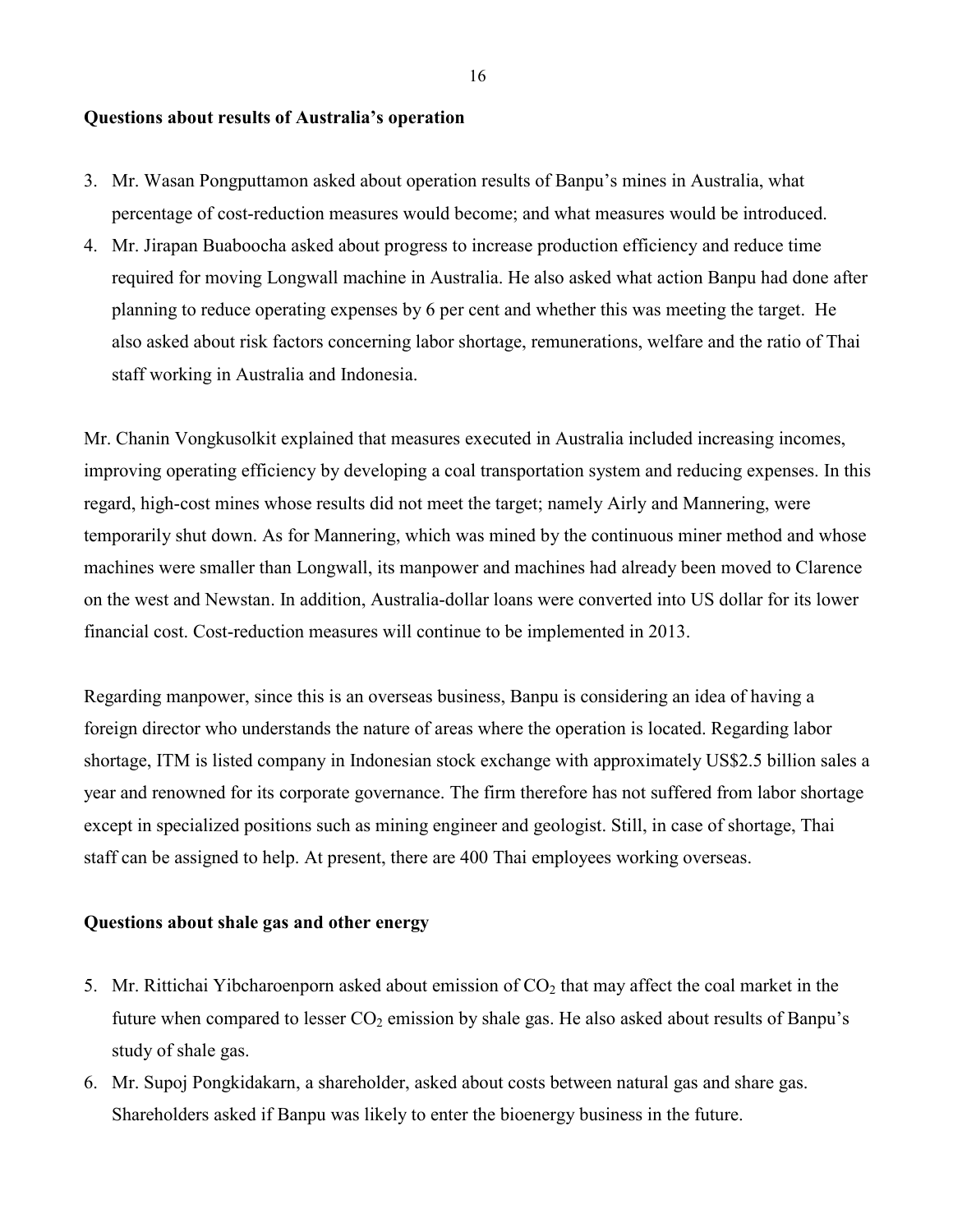Mr. Chanin Vongkusolkit explained that to decide whether the cost of carbon emission would affect the coal market or not, one would have to consider limitation and opportunity of the alternative energy as well. At present, there are increasing demands for energy. For example, Thailand has enjoyed natural gas from the Gulf of Thailand during the past 30 years. The country has lately imported natural gas from Myanmar, most of which for generating electricity and that's why electricity is more expensive than before. At present, Thailand imports approximately one million tons of LNG a year to accommodate demands for electricity that increases 6 per cent annually. That's why alternative energy is a choice for several countries. Yet, for emerging markets such as Vietnam, the Philippines, Indonesia, Malaysia, India, Sri Lanka and Africa, importing natural gas remains somewhat restricted because long-term purchase agreement has to be signed and the countries need to put in place basic infrastructure. Due to these restrictions, there remains demand for coal at which Banpu will continue to focus. This can be seen from countries such as Japan which locates high-technology coal-fired power plants; or Malaysia which boasts a huge amount of natural gas. Banpu meanwhile will continue focusing at our main businesses of coal and power plant and won't venture in the bioenergy business yet.

Mr. Chanin Vongkusolkit asked Mr. Akrapong Thaiyanon, Vice President, Business Development, to explain about shale gas, which is natural gas from shale. The attempt to drill shale oil simultaneously yields associated gas. In the US, land is rented to drill gas and oil which results in a huge volume of shale gas when compared to natural gas produced by a conventional method. However, the volume of shale gas will be high during an initial phase of the drilling only before dropping rapidly after a year of production or two, which will lead to a need to find a new source. That's why high volumes of shale gas were witnessed in the market last year since all drilling had started almost at the same time. In addition, thanks to a mild weather condition and the fact that the US economy was weakening and therefore demanded less energy, the price of gas in the US tumbled and this eventually affected the coal price.

Mr. Chanin Vongkusolkit added that while conventional gas would be in a form of large wells whose production would continue for many years as in the case of wells in the Gulf of Thailand, shale gas however would be produced in smaller wells here and there in a vast area which could dry up easily after a few years. That's why shale gas would have no effect to the coal market.

17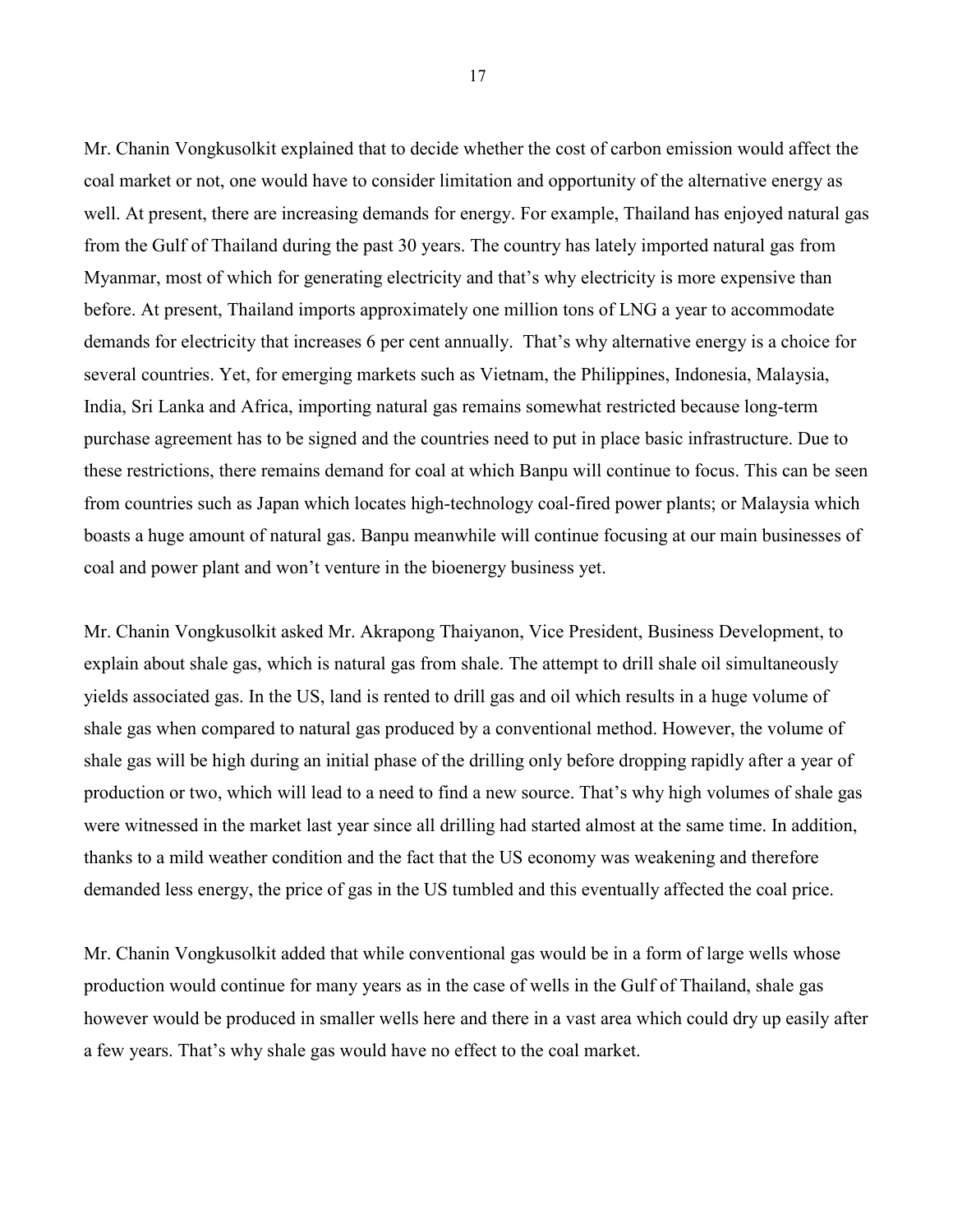7. Ms. Siriporn Siripaiboon asked (1) why although sales of 14.47 million tons of coal in 2012 by Indominco-Bontang Mine slightly fell from 14.80 million tons in 2011, its total incomes in 2012 dived to Baht 37.659 billion in 2011 from Baht 43.209 billion a year earlier; whereas sales volumes and incomes from the Centennial Mine were not much different; (2) why incomes in each mine were so different and whether the mines sold coals to local or overseas markets; and (3) why other incomes drastically fell.

Mrs. Somruedee Chaimongkol, Chief Financial Officer, explained that as price per unit of Indonesian mines fell US\$7 per ton on average in 2012, although sales volumes of coal were higher, that could not compensate the decline of their incomes. Besides, the average sales price of Indominco Mine also declined since it had a lower heat value than coal from the western block. In the future, Indominco mine will start producing more coal from its eastern block. As a result, there won't be much room for its sales price to increase much unless the world coal price will rise. Regarding which coal would be sold, Banpu's marketing department will thoroughly consider and identify the source. To answer why other incomes went down, in 2011, profit worth Baht 8.254 billion from sales of Daning Mine was booked. Yet, the company had no profit from sales of its asset to book in 2012.

### **Questions regarding mining operation in Mongolia and the Hongsa Power Plant**

- 8. Mr. Chokbun Chitpradabsin asked when Banpu's operation in Mongolia could start.
- 9. Mr. Piriya Patrapeeraya asked whether the Hongsa Power Plant's environmental issue would delay its start-up operation.

Mr. Worawut Leenanon, Chief Operating Officer, informed the Meeting of the progress of the Hongsa Power Plant's construction that as of March 2013, the project had completed 45 per cent of its construction and everything was according to the plan. What had been done so far was in compliance with the World Bank's environmental requirements. During the construction, substances such as dust, noise,  $NO<sub>2</sub>$ ,  $SO<sub>2</sub>$  were measured. Equipment was installed at the project and in the radius of 3-6 kilometers. Results of the measurement were later sent to the Lao PDR Government for inspection. Regarding pollution that could affect the power plant's operation, Banpu had conducted a study before the project started and decided that the Hongsa Power Plant would be a clean coal technology (CCT) power plant to be equipped with dust and  $CO<sub>2</sub>$  collector and a computerized wastewater treatment to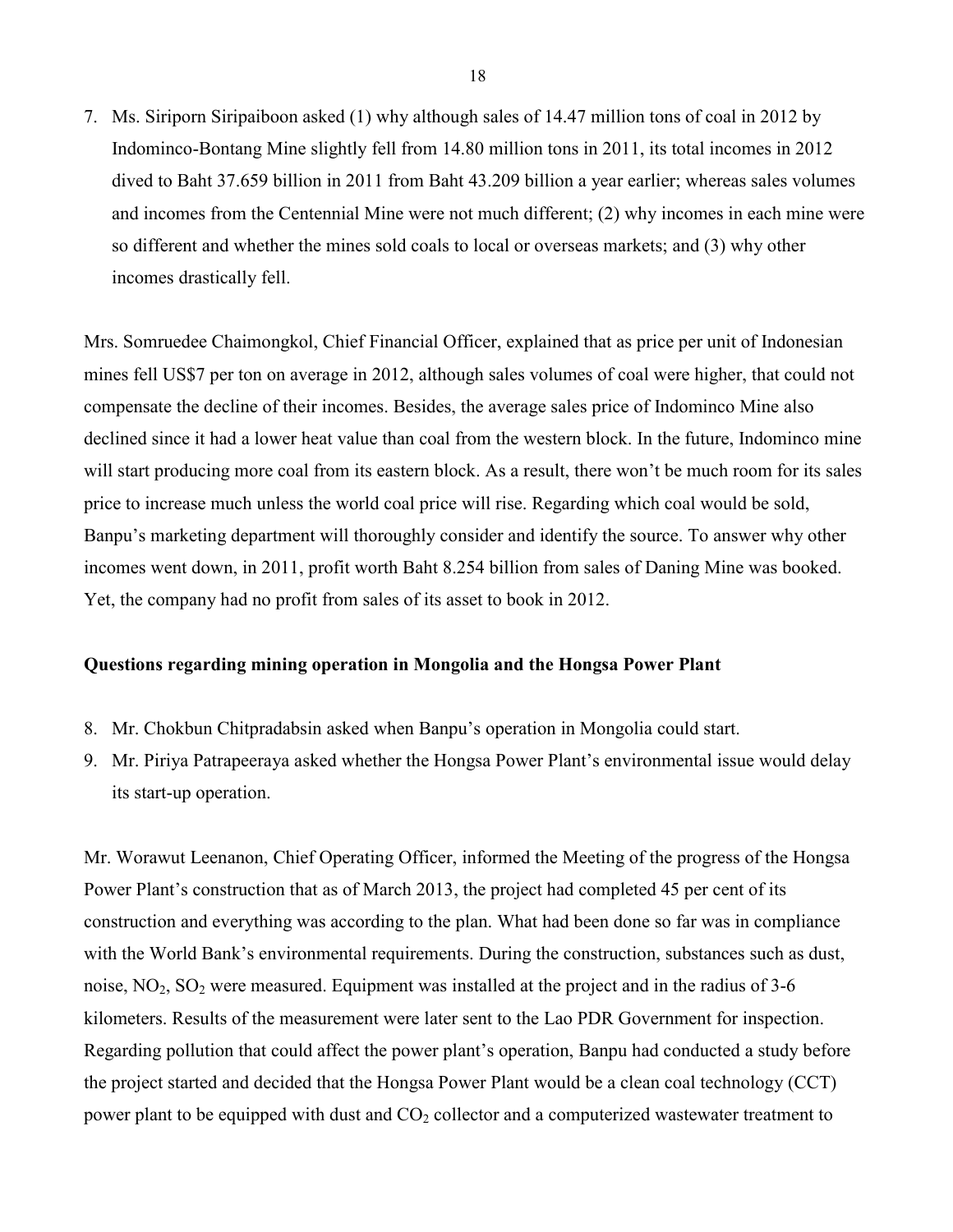monitor that substances were within the World Bank's standards. In addition, an air quality inspection device was installed inside Thailand to prevent possible impact as the project was only 36 kilometers away from Nan Province. The Electricity Generating Authority of Thailand was responsible for construction of transmission line from the Thai territory and its construction was according to the plan.

In Mongolia, Banpu was exploring and conducting a feasibility study of the Altai Nuurs (AN) coking coal resource located in western Mongolia. A project expected to produce and start commercial distribution next year was a coal production project for the Tsant Uui (TU) Power Plant.

### **Questions about the share buyback plan**

- 10. Mrs. Orasa Chuangchai asked why Banpu did not gradually buy its shares to drive up the price.
- 11. Mrs. Wiyada Kongseri asked whether or not the Baht 1.65 billion retained earnings would be transformed into shares; and if yes, what kind of shares it would be.
- 12. Mr. Sasiroj Inkapak, a shareholder, asked whether the Company expected to buy back as much as five per cent of all shares sold or 13.56 million shares or not since the buyback period was limited. If that's the case, it would mean that the Company would have to buy back as many as 110,000 shares a day. However, based on a daily share buyback report, Banpu did not buy up to the average amount.

Mr. Chanin Vongkusolkit asked Mrs. Somruedee Chaimongkol, Chief Financial Officer, to explain the share buyback plan. Banpu had started buying back its shares since March 15, 2013. The reason Banpu did not buy up to an average amount each day was because it would consider the share price, investment condition and the world coal price. Banpu had already set aside Baht 6.15 billion retained earnings as required by the Stock Exchange of Thailand (SET). This share buyback plan would not affect shareholders since Banpu would buy them with existing cash. That's why there would be no effect to Banpu's payment of dividend to shareholders.

Mr. Chanin Vongkusolkit explained that Banpu would start selling the buyback shares six months after the expiration date starting from the project's end date. If within three years from the project's end date Banpu failed to sell all the buyback shares, it would write off the shares by reducing its registered capital. As a result, if it could maintain profit margin; since the number of shares would reduce, earnings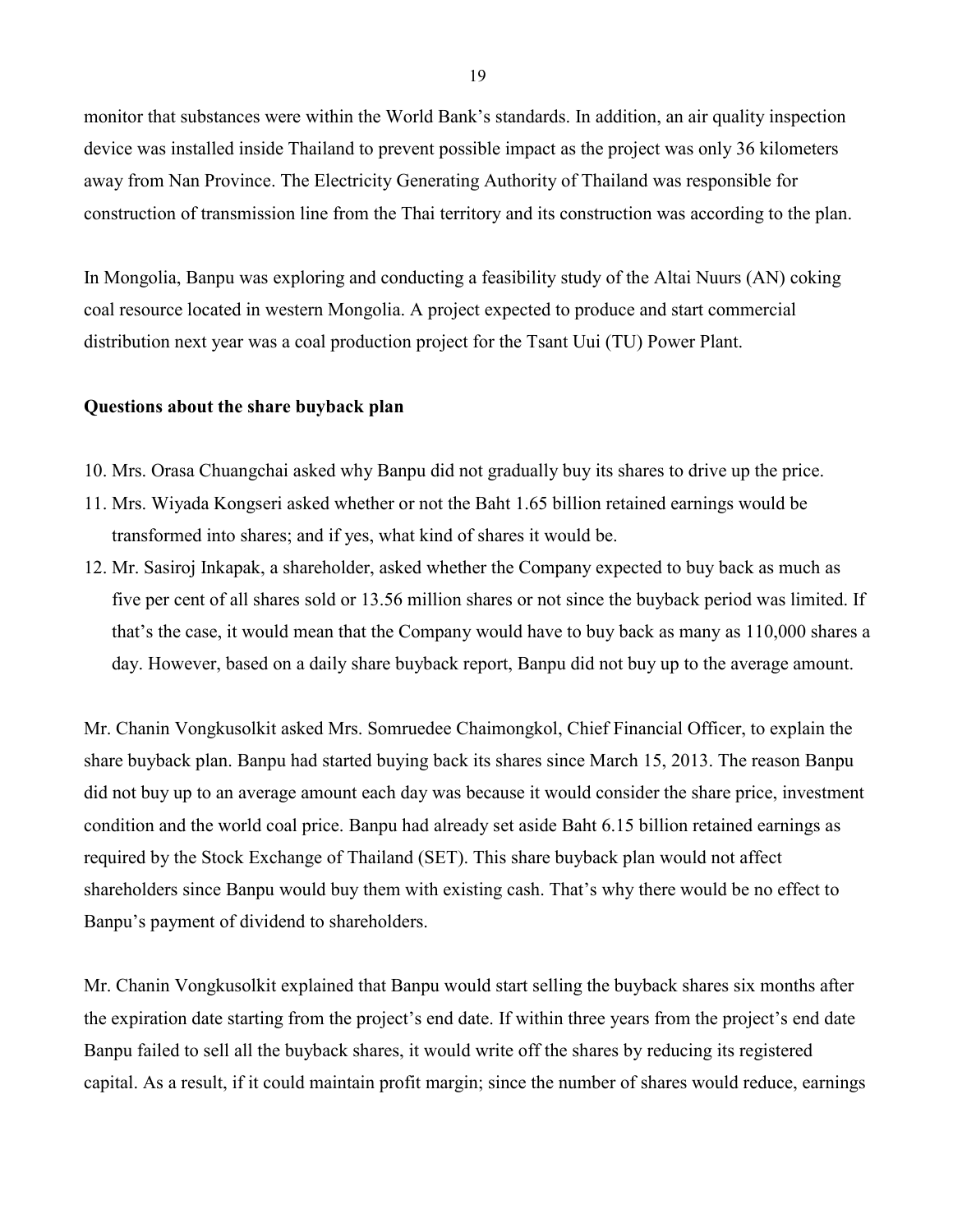per share (EPS) would increase. This share buyback plan was to help Banpu manage its finance and Banpu would buy back an appropriate amount of its shares.

### **Questions about the Hongsa Power Plant's litigation**

- 13. Mr. Subsak Pipobmongkol asked about the progress of the Hongsa Power Plant litigation and whether or not Banpu had set aside reserves for this lawsuit. He asked if there was a possibilities for the parties to compromise.
- 14. Mr. Chokboon Chitpradubsin asked when the case would end.
- 15. Mr. Methee Anadirekkul, a proxy from the Thai Investors Association, suggested that an auditor clearly mention this litigation in Notes to Financial Statements. He asked about reserves being set aside of the Hongsa Power Plant lawsuit.
- 16. Ms. Siriporn Siripaiboon asked if the Hongsa Power Plant litigation would affect Banpu.
- 17. Mr. Winai Thanasaksombat asked about background of the Hongsa Power Plant litigation.

Chairman of the Meeting explained that since the case of Hongsa Power Plant was currently under the judicial process, Banpu may disclose as much information as already disclosed to the public only. With due respect to the justice, the Court could exercise its own discretion. Yet, because the Thai judicial process comprised three courts for the purpose of justice, the case had yet become final. The company had a right under the judicial process to present facts and other legal issues to prove the case. Banpu had conducted its business with integrity throughout the past 30 years during which it committed to the principles of integrity, fairness and justice and corporate governance that made the firm recognized by the public. Shareholders should be reassured that the company saw no need to deceive anyone to win the project.

Regarding the project's background, it started when the plaintiff was granted a concession from the Lao PDR Government to operate a coal mine and a power plant in 1992. In 2005, with information in hands, the plaintiff invited Banpu to participate in the project. As the Plaintiff failed to get started the project from the day when it was getting concession up to that moment, Banpu saw the possibility for the project and agreed to sign the Joint Development Agreement (JDA) to co-develop the project. It also invested to develop the project's information. In 2006, the plaintiff asked to terminate the JDA with Banpu. A while later, the Lao PDR government cancelled the concession it had granted to the plaintiff. In late 2006, the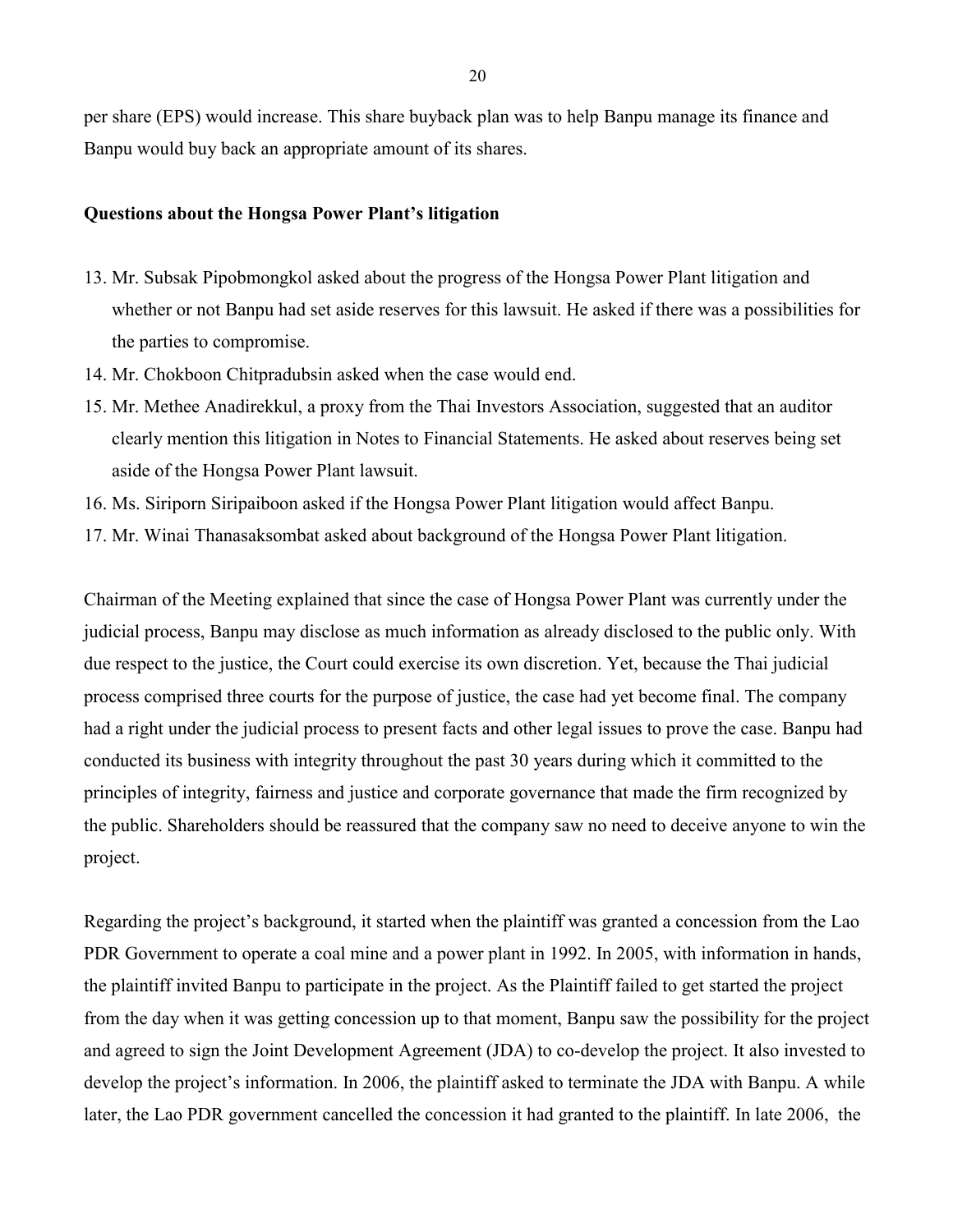Lao PDR government opened new bids for both the mine and the Hongsa Power Plant projects in which Banpu was one of the bidders. The company won the bid and was awarded the project as an operator.

The plaintiff later filed a suit accusing Banpu of having deceived it to acquire the project's information; of using information without permission and of failing to return the information to the plaintiff.

The Court of the First Instance finally ruled that Banpu had not deceived the plaintiff and that Banpu had not breached the contract it had with the plaintiff. However, the Court was of the view that Banpu had used the information and thereby ordered Banpu to compensate Baht 2 billion as the cost of information and Baht 2 billion as the cost of investment to the plaintiff. The Court also ordered Banpu to pay the cost of lost opportunity totaling 25 years amounting to around Baht 30 billion to the plaintiff.

Banpu's Board of Directors was regularly updated of the case's progress by the management. Besides, the litigation had been disclosed in Notes to Financial Statements in September 2012 prior to the reading of the Court's decision. As there had been no reason or premonition for Banpu to treat this case differently from other cases resulted from its operations such as those in Indonesia or Mongolia, the Court's decision therefore could not be foreseen. Besides, Banpu did not expect that it would be ordered to pay such a huge amount of damages, either. In any case, Banpu remained confident in the facts and legal issues to be used to defend itself for the purpose of justice.

As the case will continue into the Appeals Court, the process is likely to take another 3-5 years and there is tendency that the case will be referred to the Supreme Court. Banpu treats this case seriously as it believes in the principle of doing business with integrity. At present, Banpu is preparing a defense in a thorough and prudent manner.

The fact that Banpu did not set aside reserves for this lawsuit was due to several factors such as the SET rules and regulations, accounting standards, legal issues, opportunity to defend the case and fairness to shareholders. After considering this matter with several parties, Banpu was of the view that there was no need to set aside the reserves for this suit. Yet, if it would have to do so, this would not affect Banpu's financial status, either, thanks to its financial stability reflected through retain earnings of Baht 70 billion.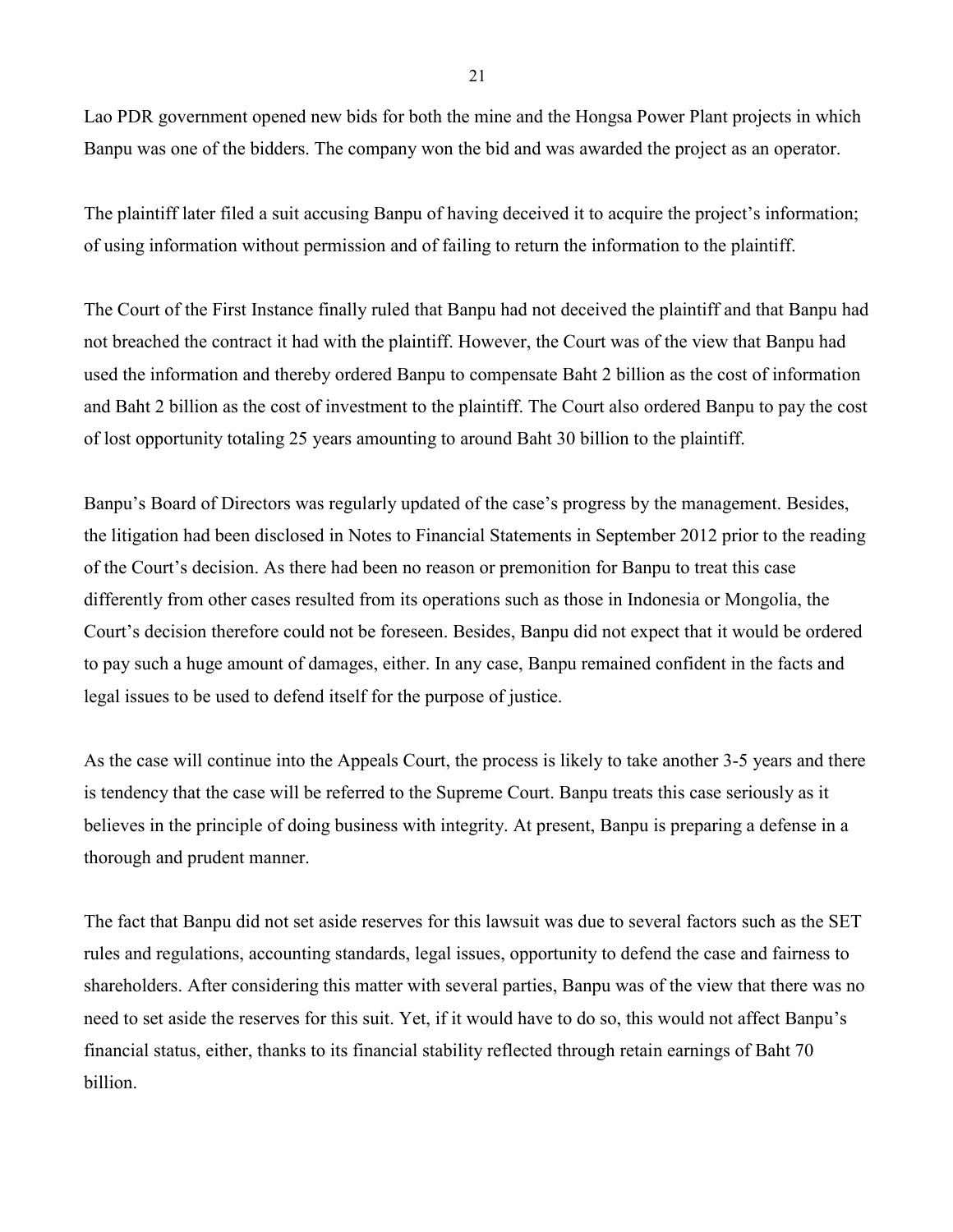Chairman of the Meeting asked Mr. Somchai Jinnovat, Banpu's auditor, to explain about the reserves. Mr. Somchai answered that the auditor had closely monitored the lawsuit on a quarterly basis and had revealed it in Notes to Financial Statements but did not underline it in particular. The auditor did not expect the Court to order Banpu to pay this much, either. However, after discussing with the Audit Committee and the Board of Directors, the auditor felt that the case would not affect Banpu's financial status. PWC was a world-class company and it complied with auditing standards. A joint discussion was made with PWC's senior executives and legal advisors regarding legal observations and the setting aside of reserves according to

Accounting Standard No. 37, Re: Estimates of liabilities and liabilities and assets that may incur. This Accounting Standard defined estimates of liabilities as those which had no certainty as to when and how much it had to be paid. Estimates of liabilities would be recognized only when they meet all of the following conditions: (1) the business has an obligation now as a result of what happened in the past whether or not such obligation was a legal one or resulted from an assumption; (2) it's very likely that the business will lose resources with economic value in order to repay the obligation; and (3) the estimate of this obligation is reliable.

Based on this Accounting Standard, the reserves will be set aside only when all three conditions to recognized estimated liabilities are met. However, since the case has not been finalized, there is always a chance for it to change; for example, that Banpu may be obliged to pay less or nothing. That's why there is no need to set aside reserves just yet. Meanwhile, the auditor explained that he was not a sole person to decide whether the reserves must be set aside. This was a result of the PWC Board's consideration.

The Chairman, then, requested the Meeting to acknowledge the performance of the Company for the year 2012 and adopt the directors' report for the performance of the Company for the year ended on December 31, 2012.

#### **Meeting Resolution**

After due consideration, the Meeting passed a resolution to acknowledge the performance of the Company for the year 2012 and adopt the directors' report for the performance of the Company for the year ended on December 31, 2012 with the majority voting as follows:

|  | <b>Resolution</b> | <b>Total Votes</b> | Per cent of the total votes of |
|--|-------------------|--------------------|--------------------------------|
|--|-------------------|--------------------|--------------------------------|

22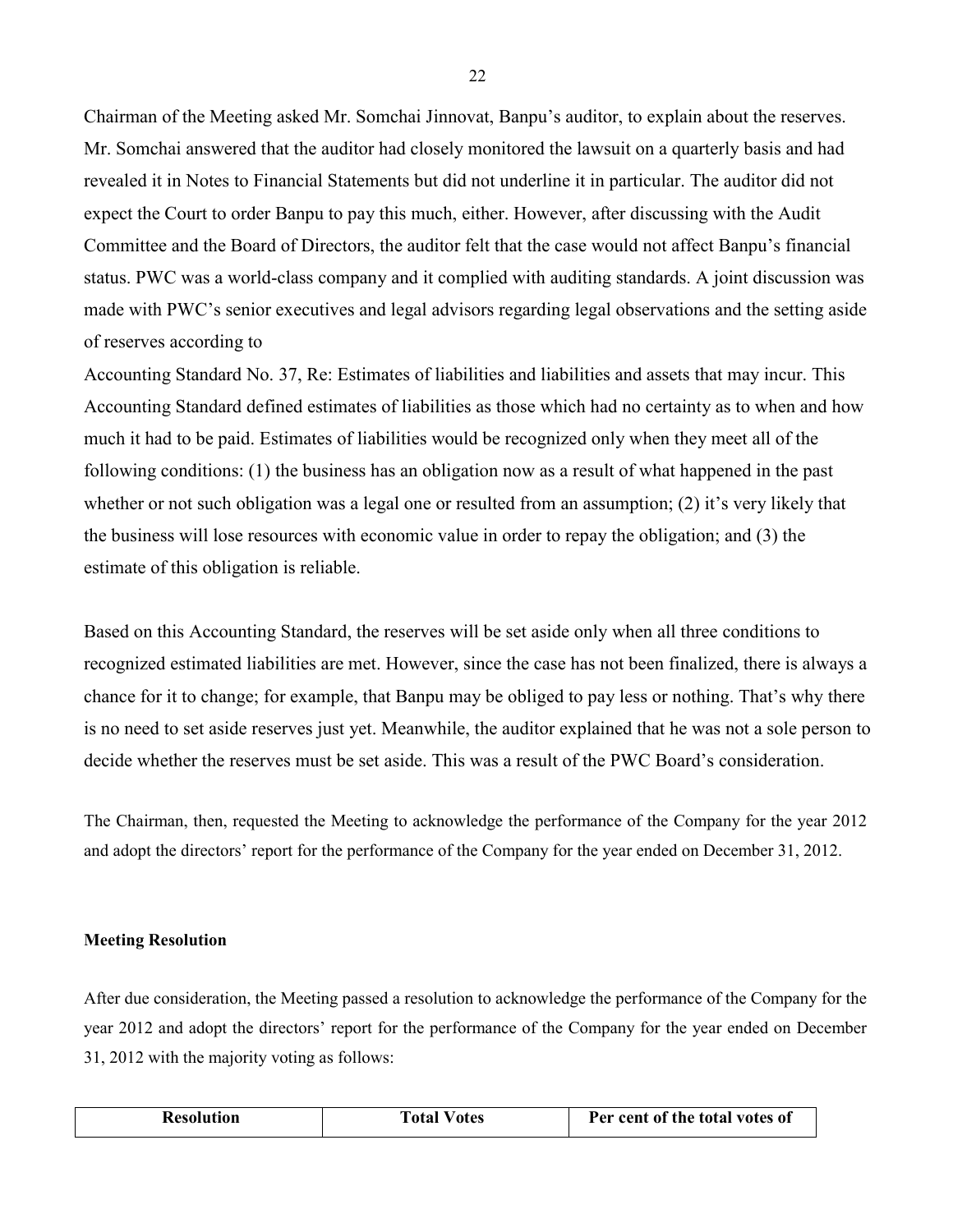|              | $(1 share = 1 vote)$ | shareholders attending the  |
|--------------|----------------------|-----------------------------|
|              |                      | Meeting and entitle to vote |
| 1. Approved  | 111,963,975          | 99.88                       |
| 2. Objected  | 4,100                | 0.00                        |
| 3. Abstained | 125,760              | 0.11                        |

**Remark:** During the conduct of this agenda, there were additional shareholders attending the Meeting, representing 3,061,333 shares. Thus, the total number of shares present in the Meeting were 112,093,835 shares.

# **Agenda 3. To approve the audited balance sheet and the profit and loss statements for the year ended on 31 December 2012**

The Chairman informed the Meeting that the Company had prepared the balance sheet and the profit and loss statements for the year ended on 31 December 2012, which was duly audited, and that the Audit Committee and the Board considered it to be correct, complete and adequate in accordance with the general accounting principles, which was illustrated in the Section "Company and Consolidated Financial Statements" of the 2012 annual report of the Board of Directors. The Chairman requested Mrs. Somruedee Chaimongkol, Chief Financial Officer to explain this agenda in details.

Mrs. Somruedee Chaimongkol explained to the Meeting the details of the balance sheet and the profit and loss statements for the year 2012, which was audited by Mr. Somchai Jinnovart of C.P.A. No. 3271, the auditor from PricewaterhouseCoopers ABAS ("PwC"), and was considered to be correct, complete and adequate in accordance with the general accounting principles. The Meeting was, therefore, proposed to consider and approve the balance sheet and the profit and loss statements as per the annual report for year 2012 as follows:

Total assets of Banpu and its subsidiaries were Baht 222.047 billion, down 1 per cent or Baht 2.964 billion compared to as at December 31, 2011.

Total liabilities went down 2 per cent or Baht 2.913 billion to remain at Baht 133.442 billion which already included Baht 97.283 billion worth of loans and debentures; Baht 88.604 billion of shareholders' equity, of which Baht 9.293 billion net profit had been computed and Baht 11.169 billion dividend had been paid to shareholders. Meanwhile, the issued and paid-up capital remained unchanged.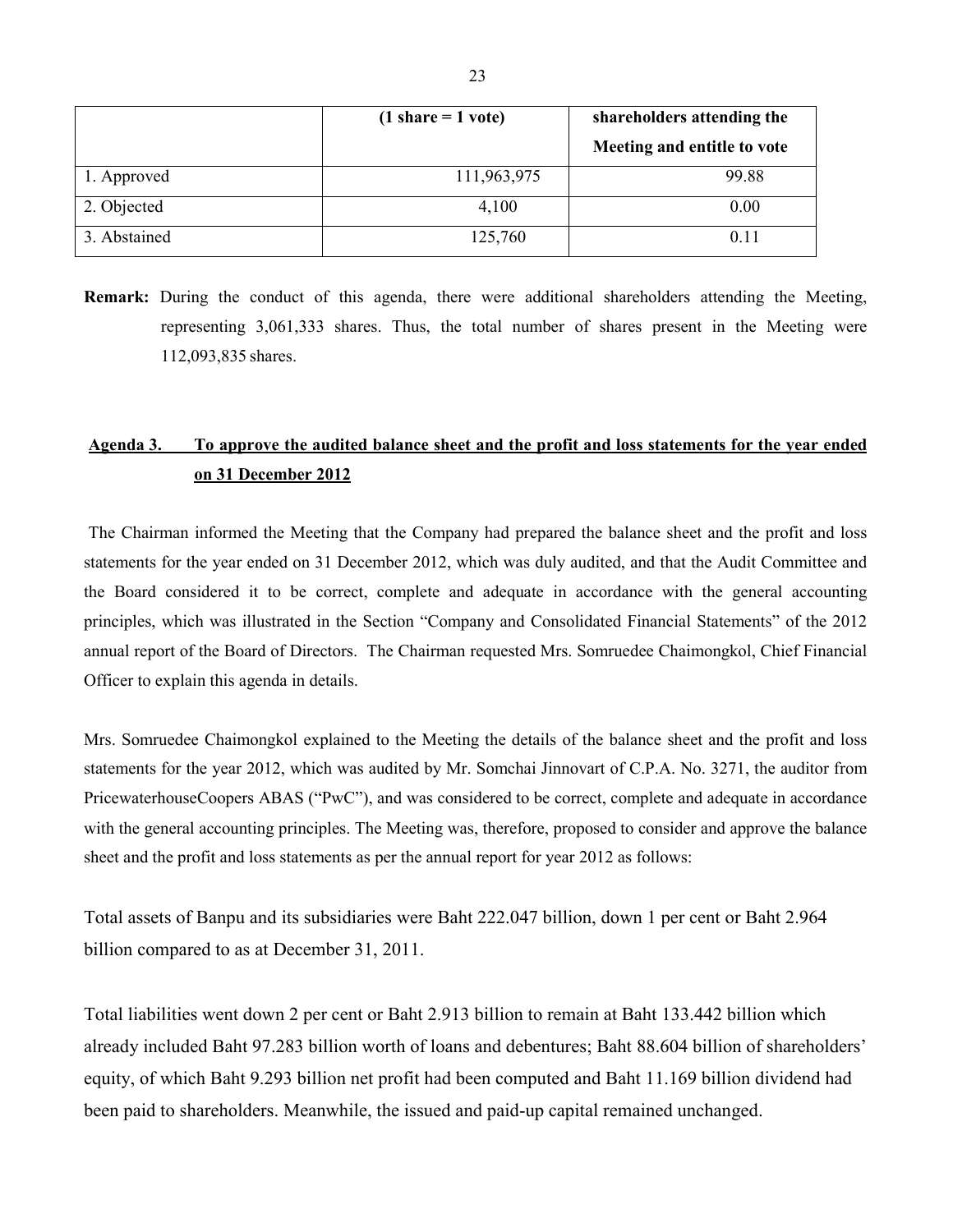### **Statements of Profit and Loss**

Banpu's total sales incomes were Baht 117.337 billion or a 4-per cent increase from the same period the previous year totaling Baht 4.933 billion thanks largely to increasing sales volumes of coal from Indonesian mines.

Cost of sales totaled Baht 72.526 billion which was up 15 per cent. An average cost of sales per ton of coal in Australia increased A\$5.6 per ton after more coals were exported from Australia and after Airly and Mannering mines were temporarily closed.

The 2012 gross profit was Baht 44.811 billion, down Baht 4.632 billion or nine per cent due to a decline of gross profit margin of Banpu's coal business which had been affected by the downfall of the world coal price.

The gross profit margin accounted for 38 per cent which fell from last year's 44 per cent. The coal business registered 39 per cent gross profit margin in 2012 compared to 46 per cent a year ago. The power business's gross profit margin this year was 17 per cent, up from last year's 10 per cent.

Sales and administrative expenses jumped 11 per cent to Baht 17.103 billion due to increasing volumes of coal sold by Banpu's subsidiary in Indonesia and Australia. As an additional 0.57 million tons of coal was exported to overseas compared to last year, Banpu's Australia also recorded higher costs of transporting coal from mines to coal terminal for export purpose.

Other incomes fell because in 2011, Baht 8.254 billion profit from sales of Daning had been booked in last year's account while no profit from sales of Banpu's asset was booked in 2012.

Banpu registered a total of Baht 21.348 billion operating profit which was down 40 per cent.

Banpu also enjoyed Baht 2.873 billion shared profit from its subsidiaries. It recognized Baht 2.361 billion shared profit from the BLCP Power Plant and Baht 510 billion from Banpu's coal business in China and others.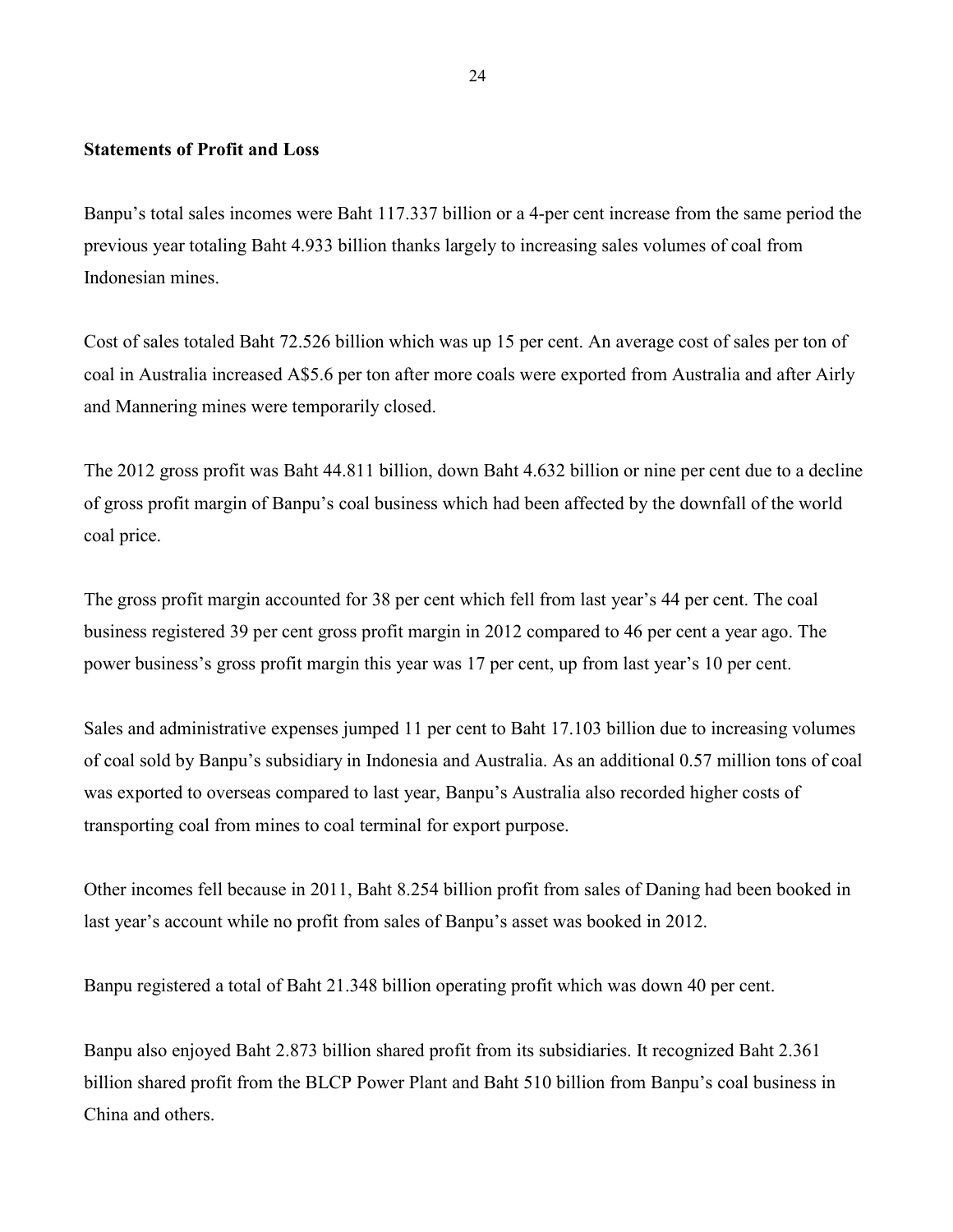Banpu's interest expenses increased Baht 176 million due to interest paid to Baht 6 billion debentures issued earlier. Besides, there was US\$225 million of loan interest paid by Banpu's subsidiary in Australia in Q4 of 2011. This led to an increase of interest expenses in 2012 because the interest was computed for the entire year.

Corporate income tax was down from the previous year as there was no special profit resulted from sales of its investment.

Banpu registered Baht 9.293 billion net profit in 2012 or a 54-per cent decline from last year's Baht 10.767 billion, most of which was due to weakening operating results of coal mines being recognized and profit from sales of investment recognized in 2011. If only operating profit in 2011 and 2012 were compared, it went down 21 per cent or Baht 2.513 billion only.

Financial ratios:

- Gross profit margin: 38.19 per cent
- Net profit margin: 7.56 per cent
- Return on assets: 4.16 per cent
- Return on equity: 10.49 per cent
- Interest coverage ratio: 9.13
- Debt to equity ratio: 0.83
- Earnings per share: Baht 34.18 per share
- Book value: Baht 326.05 per share

Other details were in the balance sheet and the profit and loss statements as per the annual report for year 2012.

The Chairman invited shareholders to ask questions or voice their observations. Shareholders raised some issues which were summarized as follows:

1. Mr. Jirapan Buaboochai asked (1) how the Audit Committee oversaw the audit of Banpu's overseas investments; coverage of audited areas and recommendations made by the Audit Committee; (2)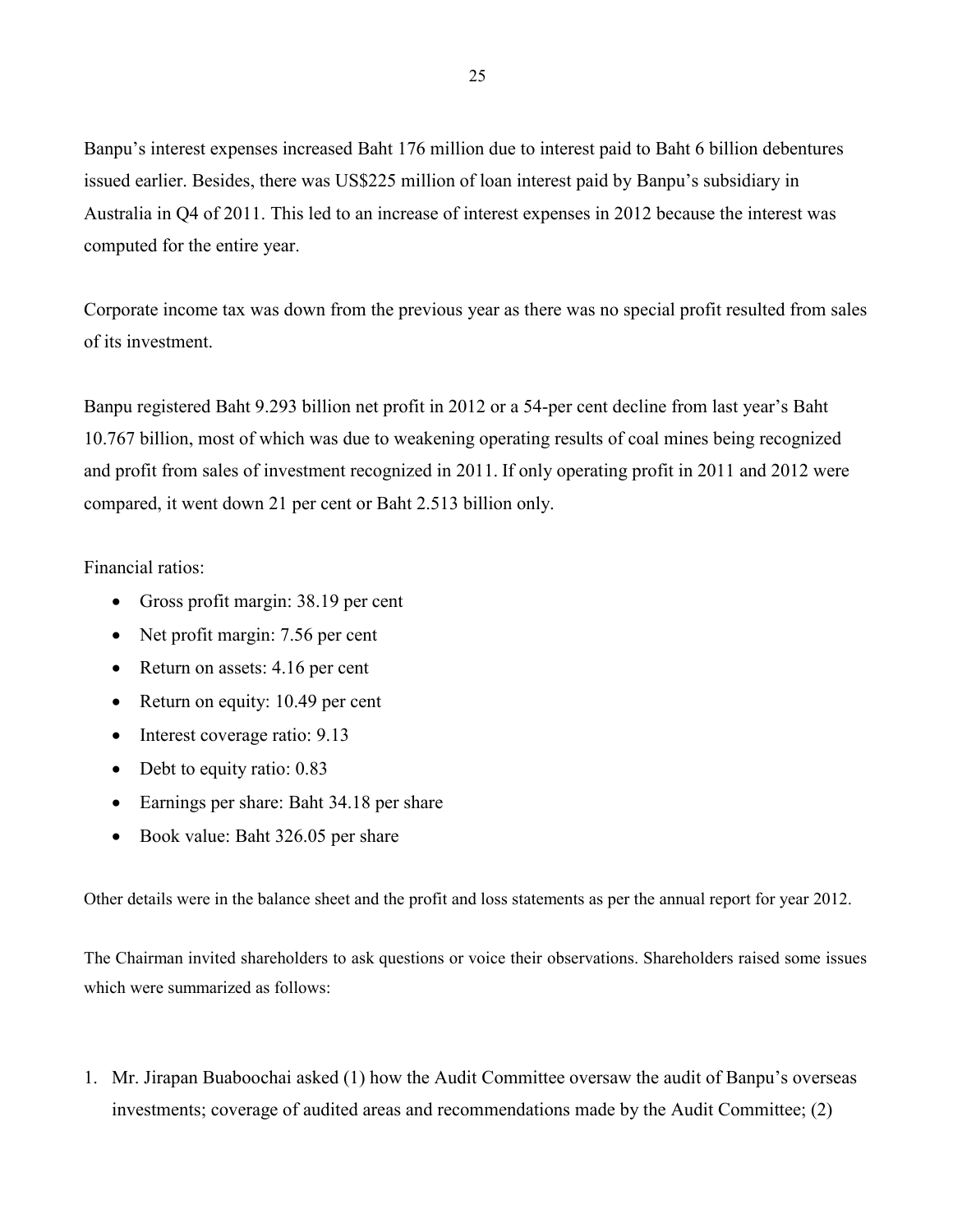whether or not reduction of staff expenses from the 2011 level was related to reserves set aside for their expenses; (3) directions in 2013 to reduce fines from delay in coal loading; and (4) decision of the lower court regarding a litigation in Indonesia.

- Mr. Montri Mongkolsawad, a member of the Audit Committee, explained that the Audit Committee had supervised Banpu's internal auditing and approved an audit plan made in advance which would cover all subsidiaries in every country, having the office of internal auditing to coordinate within the group. Results of the auditing would be reported to the Audit Committee who had given recommendations such as to manage project contract in correspondence with investment budget to reduce costs and expenses.
- Mrs. Somruedee Chaimongkol, Chief Financial Officer, explained that due to the production cost management, mine employees in Australia and China were made redundant. Besides, bonus paid to employees drastically fell when compared to 2011.
- Mr. Chanin Vongkusolkit explained that the more coal was transported, the higher its transportation expense. He insisted that Banpu would try to lower the cost of its shipping in 2013.
- Mr. Sutthichai Laohawiroj, Senior Director, Legal, explained that a lawsuit in Indonesia involved a claim by a party that the land on which Banpu business was located belonged to him. But the fact was that Banpu had already bought the land from the party and duly registered the land ownership. The lower court ruled for Banpu to win the case. The damaged party appealed; the Appeals Court upheld the decision of the lower court. The case is currently at the Supreme Court.

The Chairman, then, requested the Meeting to approve the audited balance sheet and the profit and loss statements for the year ended on 31 December 2012.

### **Meeting Resolution**

After due consideration, the Meeting passed a resolution to approve the audited balance sheet and the profit and loss statements for the year ended on 31 December 2012 with the majority voting as follows: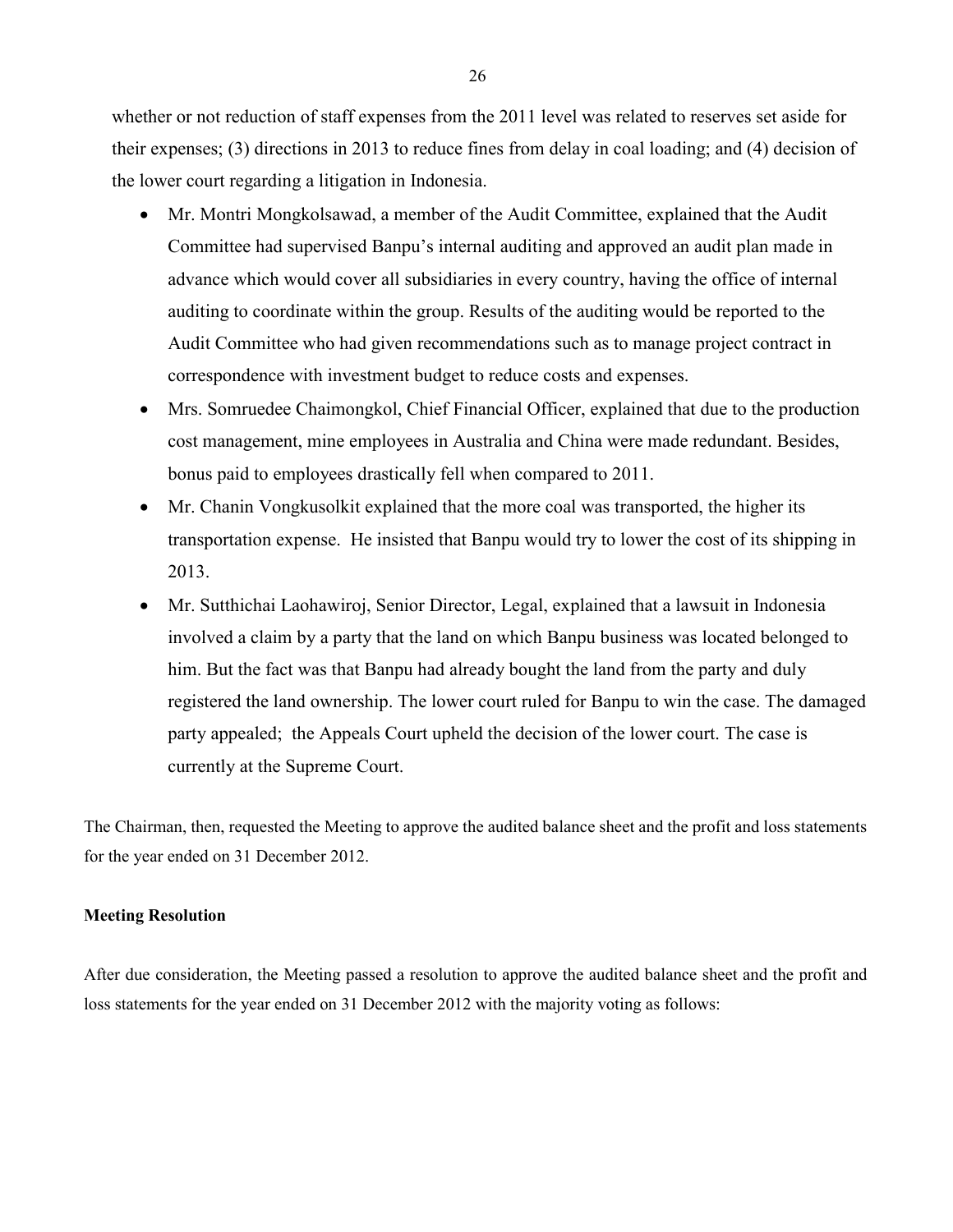| <b>Resolution</b> | <b>Total Votes</b><br>$(1 share = 1 vote)$ | Per cent of the total votes of<br>shareholders attending the<br>Meeting and entitle to vote |
|-------------------|--------------------------------------------|---------------------------------------------------------------------------------------------|
| 1. Approved       | 112,028,880                                | 99.94                                                                                       |
| 2. Objected       | 23,550                                     | 0.02                                                                                        |
| 3. Abstained      | 42,810                                     | 0.03                                                                                        |

**Remark:** During the conduct of this agenda, there were additional shareholders attending the Meeting, representing 1,405 shares. Thus, the total number of shares present in the Meeting were 112,095, 240 shares.

### **Agenda 4. To approve the distribution of annual profits and annual dividend payment**

The Chairman requested Mr. Chanin Vongkusolkit, the Chief Executive Officer, to explain this agenda to the Meeting.

Mr. Chanin Vongkusolkit advised the Company's dividend payment policy to the Meeting as follows:

"The Company will pay dividend at a rate approximate to 50 per cent of the net profits of the consolidated accounts after provisioning all statutory reserves, provided that the rate of dividend payment will be subject to cash flows and investment plans of the Company and its subsidiaries, as well as regulatory restrictions and other requirements."

In addition, the policy of the Company on dividend payment is that the dividend shall be distributed to shareholders upon the following requirements being met:

- 1. The performance of the Company is positive.
- 2. No retained loss exists.
- 3. Cash flow is sufficiently available for the dividend payment.
- 4. The dividend payment is subject to various investment projects.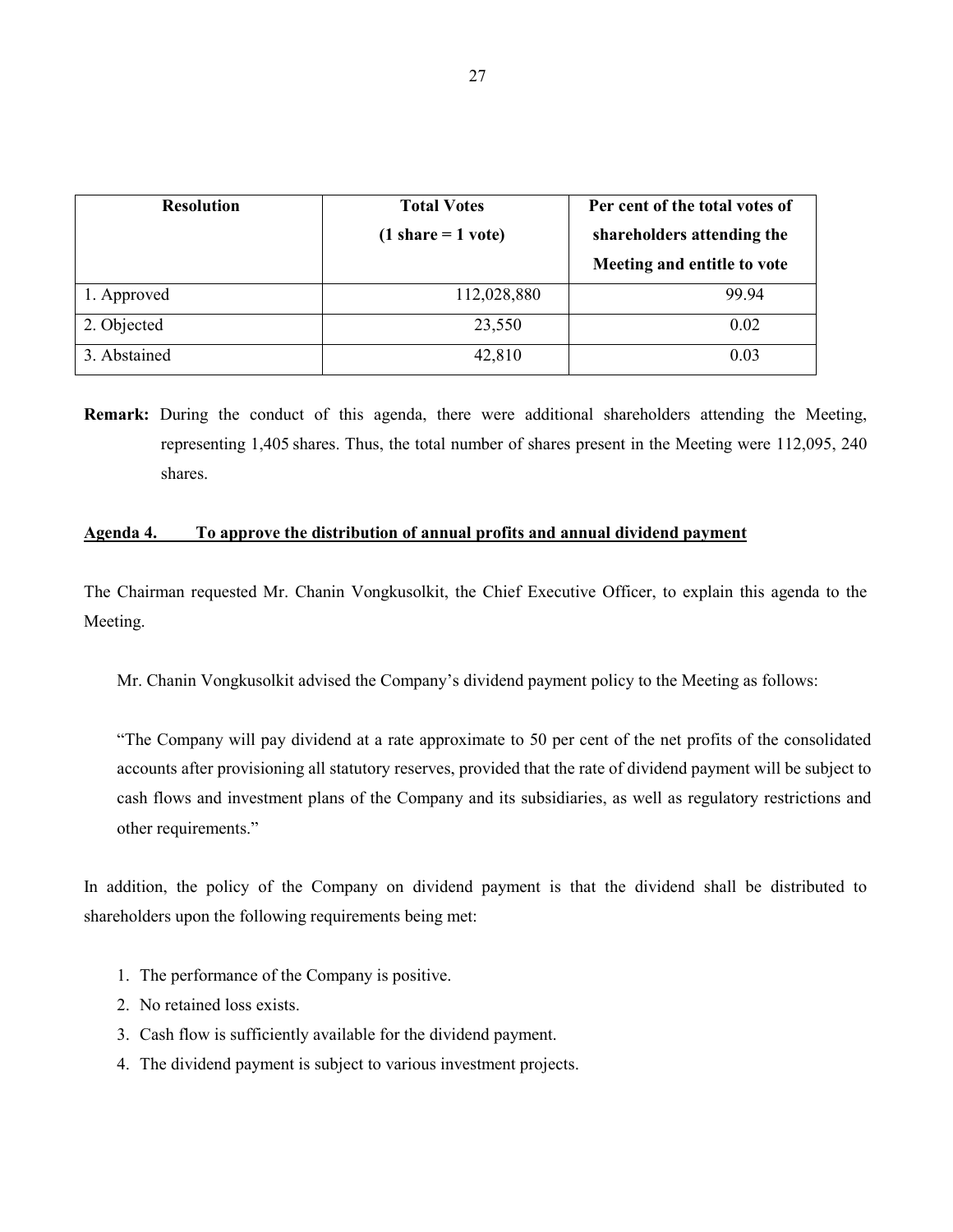In this year, the Company has earned profits and carried no retained loss. In addition, the Company has sufficient cash flow to pay dividends. Taking into account of the various investment projects, the Board considered that the Company should appropriate the annual profits to pay the annual dividend at the rate of 18 Baht per share, amounted to THB 4,891.46 million, which consists of the annual dividend for the period during January 1 to June 30, 2012 at the rate of 9 Baht per share, amounted to THB 2,445.73 million on 26 September,2012. Thus, the remaining 9 Baht dividend for 2012 performance would be further paid out at the rate of 9 Baht per share, amounted to THB 2,445.73 million.

Therefore, the Meeting was proposed to approve the payment of the annual dividends as recommended by the Board which would be further paid out of the retained earnings and the profits from the operations during the period of July 1, 2012 to December 31, 2012 payable to the shareholders at the rate of 9 Baht. The dividends would be appropriated from the corporate income tax – exempted profit on which shareholders are not entitled to tax credits. The Record Date was scheduled on April 10, 2013 for the right to receive the dividend and the Closing Date of share register book was scheduled on April 11, 2013 in order to gather the shareholders' names in accordance with the Section 225 of the Securities and Exchange Act B.E. 2535 as amended by the Securities and Exchange Act (No.4) B.E.2551. The dividend payment would be made on April 26, 2013. No appropriation of the profits to the legal reserve was required since the legal reserve has already reached 10 per cent of the registered capital as stipulated by laws.

The Chairman invited shareholders to ask questions or voice their observations. Shareholders raised some issues which were summarized as follows:

Mr. Methee Anadirekkul, a proxy from the Thai Investors Association, asked about tax credit rate and whether tax would be exempted.

• Mrs. Somruedee Chaimongkol, Chief Financial Officer, explained that Banpu had paid dividend out of its tax-exempted net profit. Shareholders therefore could no longer use it for tax credit. Mr. Chanin Vongkusolkit further explained that most of Banpu's profits were incurred overseas.

The Chairman invited the shareholders to ask questions and voice their additional observations. No questions being raised.

The Chairman, then, requested the Meeting to approve the distribution of annual profits and annual dividend payment.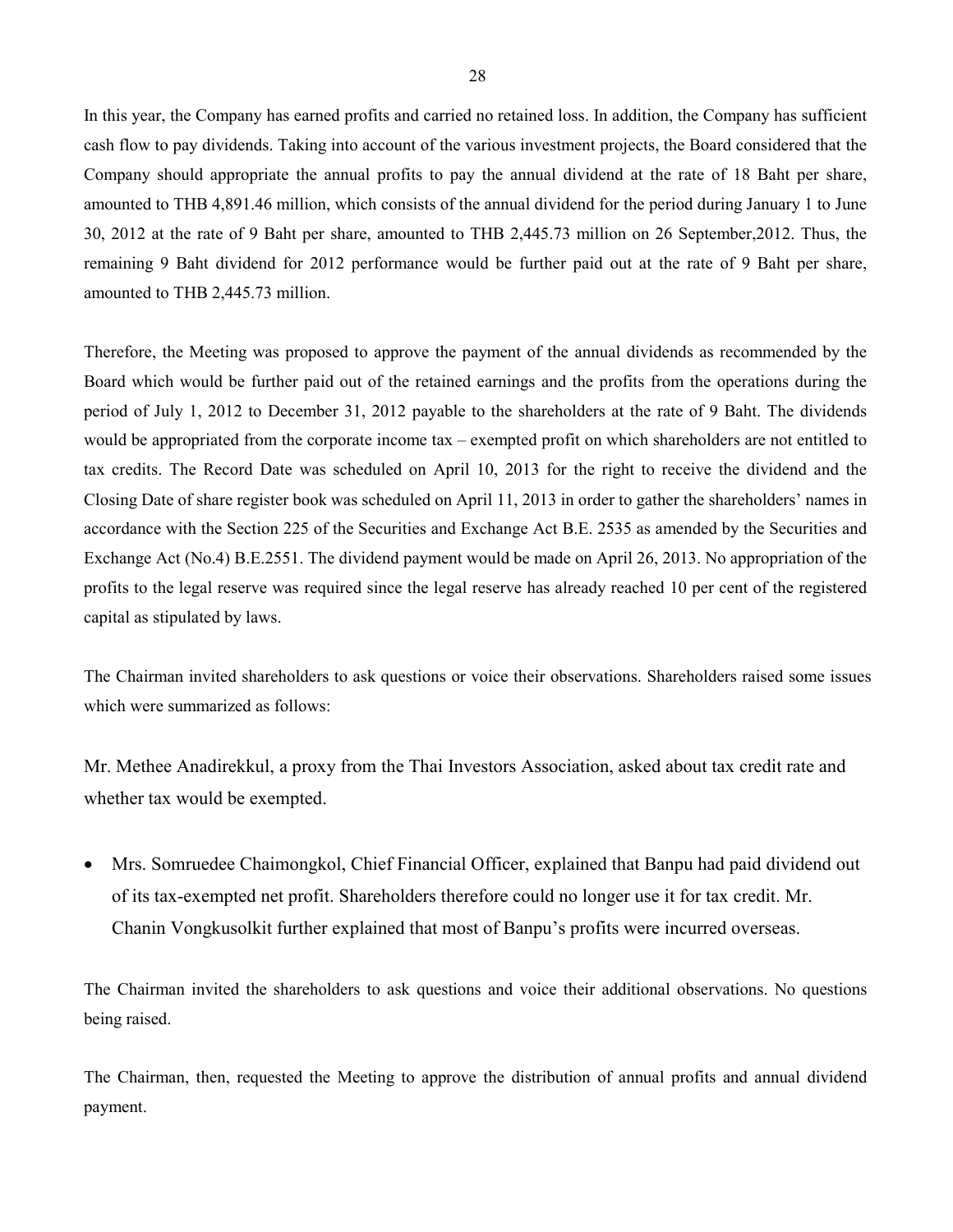### **Meeting Resolution**

After due consideration, the Meeting passed a resolution to approve the distribution of annual profits and annual dividend payment with the majority voting as follows:

| <b>Resolution</b> | <b>Total Votes</b>   | Per cent of the total votes of |
|-------------------|----------------------|--------------------------------|
|                   | $(1 share = 1 vote)$ | shareholders attending the     |
|                   |                      | Meeting and entitle to vote    |
| 1. Approved       | 112,033,590          | 99.94                          |
| 2. Objected       | 23,400               | 0.02                           |
| 3. Abstained      | 38,250               | 0.03                           |

### **Agenda 5. To consider the appointment and fix the remuneration of directors**

### **5.1 Approval of the appointment of directors in place of those retiring by rotation**

The Chairman advised the Meeting that in accordance with Clause 17 of the Company's Articles of Association, which stated that "One-third of the total number of Directors shall be required to vacate their offices by rotation at every general meeting of shareholders. If the number of directors is not a multiple of three, the number of directors closest to one-third shall vacate their offices. Directors who have to vacate their offices during the first and second year after the Company has been registered shall be decided by drawing of names. For the successive years, Directors who have been in offices for the longest shall retire from their offices. A retiring director is eligible for reelection."

The Chairman informed the Meeting that, this year, there were four (4) directors who had to retire by rotation and were proposed by the Corporate Governance and Nomination Committee to be the directors for another term and the Board agreed with the proposal. The Chairman requested Mr. Anothai Techamontrikul, the Chairman of the Corporate Governance and Nomination Committee, to explain this agenda.

Mr. Anothai Techamontrikul informed the Meeting that, in the Meeting of Shareholders for year 2013, there were four (4) directors who had to retire by rotation, namely, Mr.Somkiat Chareonkul, Mr.Rawi Korsiri, Mr.Chanin Vongkusolkitand Mr.Chanin Vongkusolkit.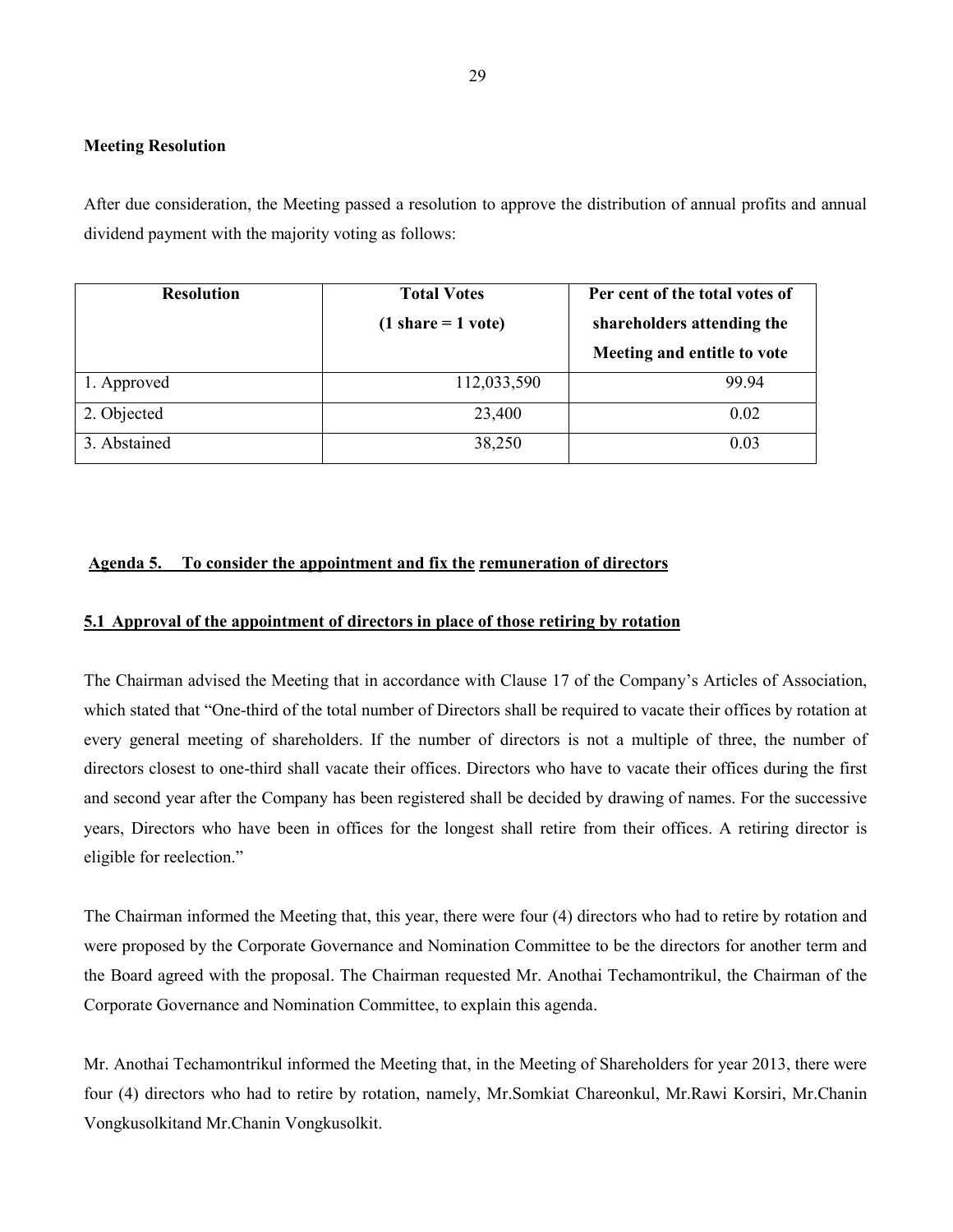Mr. Anothai Techamontrikul explained the procedure of how to nominate directors. The Board would assign the Corporate Governance and Nomination Committee to select appropriate persons to be directors in accordance with the certain criteria, which are comprised of:

- the components of the Board;
- general qualifications, specific qualifications;
- qualifications of an independent director (in case of the selection of an independent director) and;
- the performance in the past.

The Meeting was, therefore, proposed to consider and approve the nomination of each director as follows:

5.1 To elect Mr. Somkiat Chareonkul to be a director, the Corporate Governance and Nomination Committee and the Board considered that Mr. Somkiat Chareonkul has appropriate qualification and has been wellperformed as director. The credentials and backgrounds of the said independent director were presented in the notice of meeting as per the Enclosure No. 4.

Therefore, the Meeting was proposed to re-elect Mr. Somkiat Chareonkul, a director retiring by rotation, to be a director for another term with a term of office from 3 April 2013 to the Annual General Meeting of Shareholders for the Year 2016.

The Chairman invited the shareholders to ask questions and voice their additional observations.

Mr. Jirapan Buaboochai asked about the director's age indicated in an invitation to attend the Meeting and what was presented on the screen that they were not identical. He requested the accurate age and commented that if the director was 72 years old, this may be against Banpu's regulation.

• Chairman of the Meeting explained that the director was not yet 72 years old on this AGM date. When the director reached 72 at the next AGM, he would resign on the basis of the corporate governance principle.

The Chairman, then, requested the Meeting to re-elect Mr. Somkiat Chareonkul, a director retiring by rotation, to be a director for another term.

### **Meeting Resolution**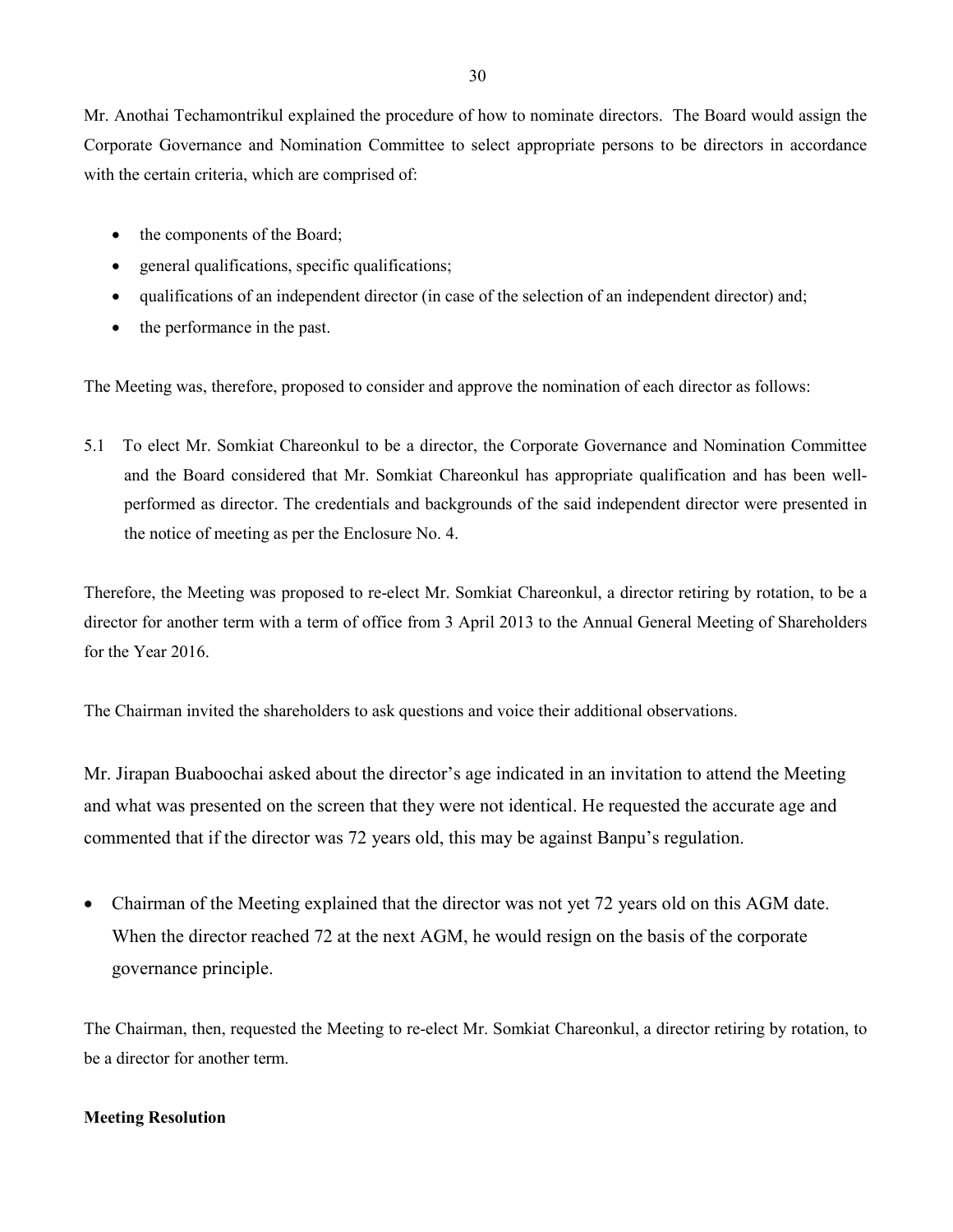After due consideration, the Meeting passed a resolution to re-elect Mr. Somkiat Chareonkul, a director retiring by rotation, to be a director for another term with a term of office from 3 April 2013 to the Annual General Meeting of Shareholders for the Year 2016 with the majority voting as follows:

| <b>Resolution</b> | <b>Total Votes</b>   | Per cent of the total votes of |
|-------------------|----------------------|--------------------------------|
|                   | $(1 share = 1 vote)$ | shareholders attending the     |
|                   |                      | Meeting and entitle to vote    |
| 1. Approved       | 109,538,841          | 97.71                          |
| 2. Objected       | 1,387,350            | 1.23                           |
| 3. Abstained      | 1,179,749            | 1.05                           |

5.2 To elect Mr. Rawi Korsiri to be a director, the Corporate Governance and Nomination Committee and the Board considered that Mr. Rawi Korsiri has appropriate qualification and has been well-performed as Director. The credentials and backgrounds of the said director were presented in the notice of meeting as per the Enclosure No. 4.

Therefore, the Meeting was proposed to re-elect Mr. Rawi Korsiri, a director retiring by rotation, to be an independent director for another term with a term of office from 3 April 2013 to the Annual General Meeting of Shareholders for the Year 2016.

The Chairman invited the shareholders to ask questions or raise their observations. No questions being raised. The Chairman, then, requested the Meeting to re-elect Mr. Rawi Korsiri, a director retiring by rotation, to be an director for another term.

#### **Meeting Resolution**

After due consideration, the Meeting passed a resolution to re-elect Mr. Rawi Korsiri, a director retiring by rotation, to be a director for another term with a term of office from 3 April 2013 to the Annual General Meeting of Shareholders for the Year 2015 with the majority voting as follows:

| <b>Resolution</b> | <b>Total Votes</b>                   | Per cent of the total votes of |
|-------------------|--------------------------------------|--------------------------------|
|                   | $(1 \text{ share} = 1 \text{ vote})$ | shareholders attending the     |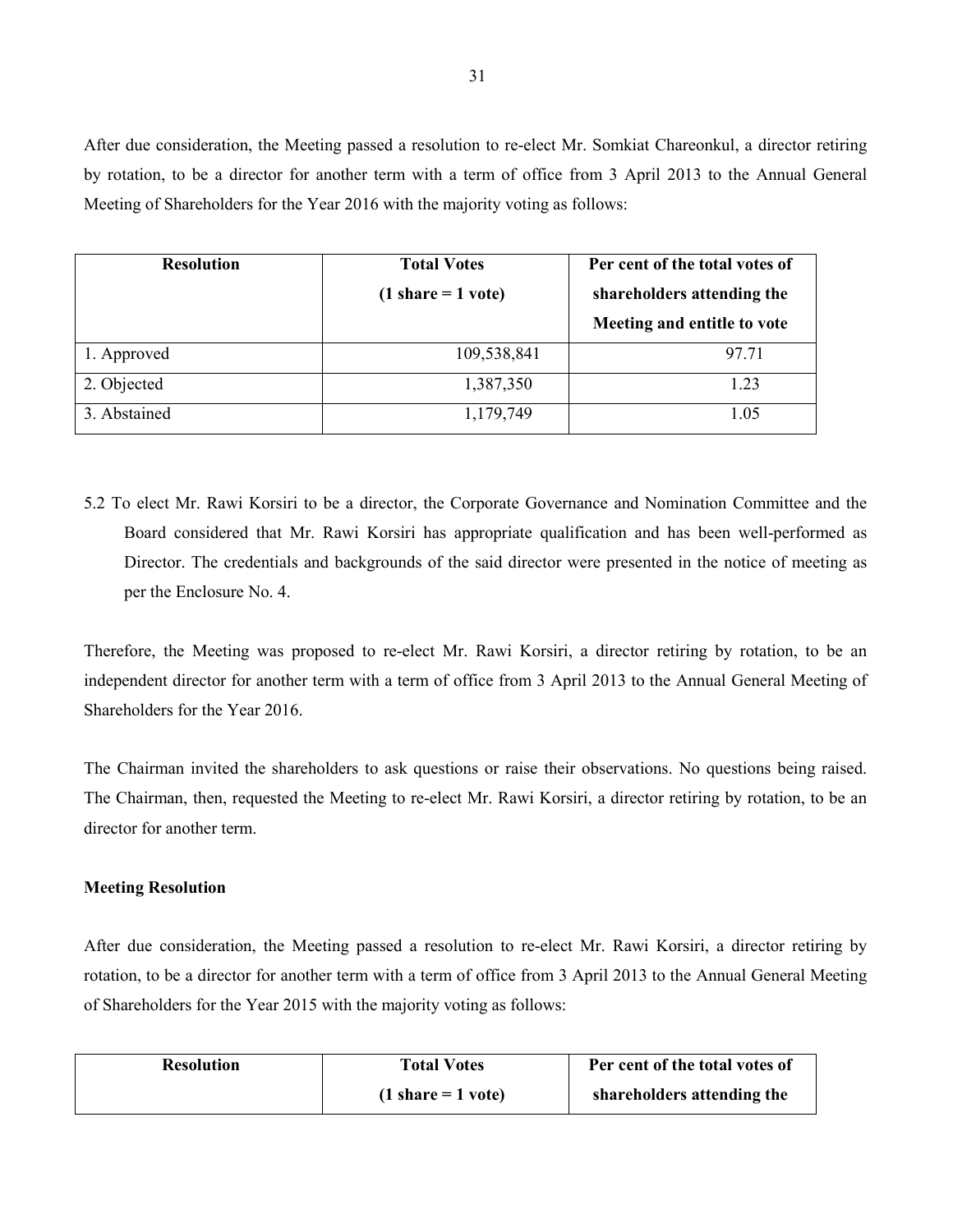|              |             | Meeting and entitle to vote |
|--------------|-------------|-----------------------------|
| 1. Approved  | 107,616,732 | 95.99                       |
| 2. Objected  | 4,327,148   | 3.86                        |
| 3. Abstained | 162,060     | 0.14                        |

5.3 To elect Mr. . Teerana Bhongmakapat, be an independent director, the Corporate Governance and Nomination Committee and the Board considered that . Teerana Bhongmakapat appropriate qualification and has been well-performed as a director. The credentials and backgrounds of the said director were presented in the notice of meeting as per the Enclosure No. 4.

Therefore, the Meeting was proposed to re-elect Mr. Teerana Bhongmakapat, a director retiring by rotation, to be an independent director for another term with a term of office from 3 April 2013 to the Annual General Meeting of Shareholders for the Year 2016.

The Chairman invited the shareholders to ask questions or raise their observations. No questions being raised. The Chairman, then, requested the Meeting to re-elect Mr. Teerana Bhongmakapat, a director retiring by rotation, to be a director for another term.

### **Meeting Resolution**

After due consideration, the Meeting passed a resolution to re-elect Mr. Teerana Bhongmakapat, a director retiring by rotation, to be a independent director for another term with a term of office from 3 April 2013 to the Annual General Meeting of Shareholders for the Year 2016 with the majority voting as follows:

| <b>Resolution</b> | <b>Total Votes</b>   | Per cent of the total votes of |
|-------------------|----------------------|--------------------------------|
|                   | $(1 share = 1 vote)$ | shareholders attending the     |
|                   |                      | Meeting and entitle to vote    |
| 1. Approved       | 111,927,527          | 99.84                          |
| 2. Objected       | 23,753               | 0.02                           |
| 3. Abstained      | 154,660              | 0.14                           |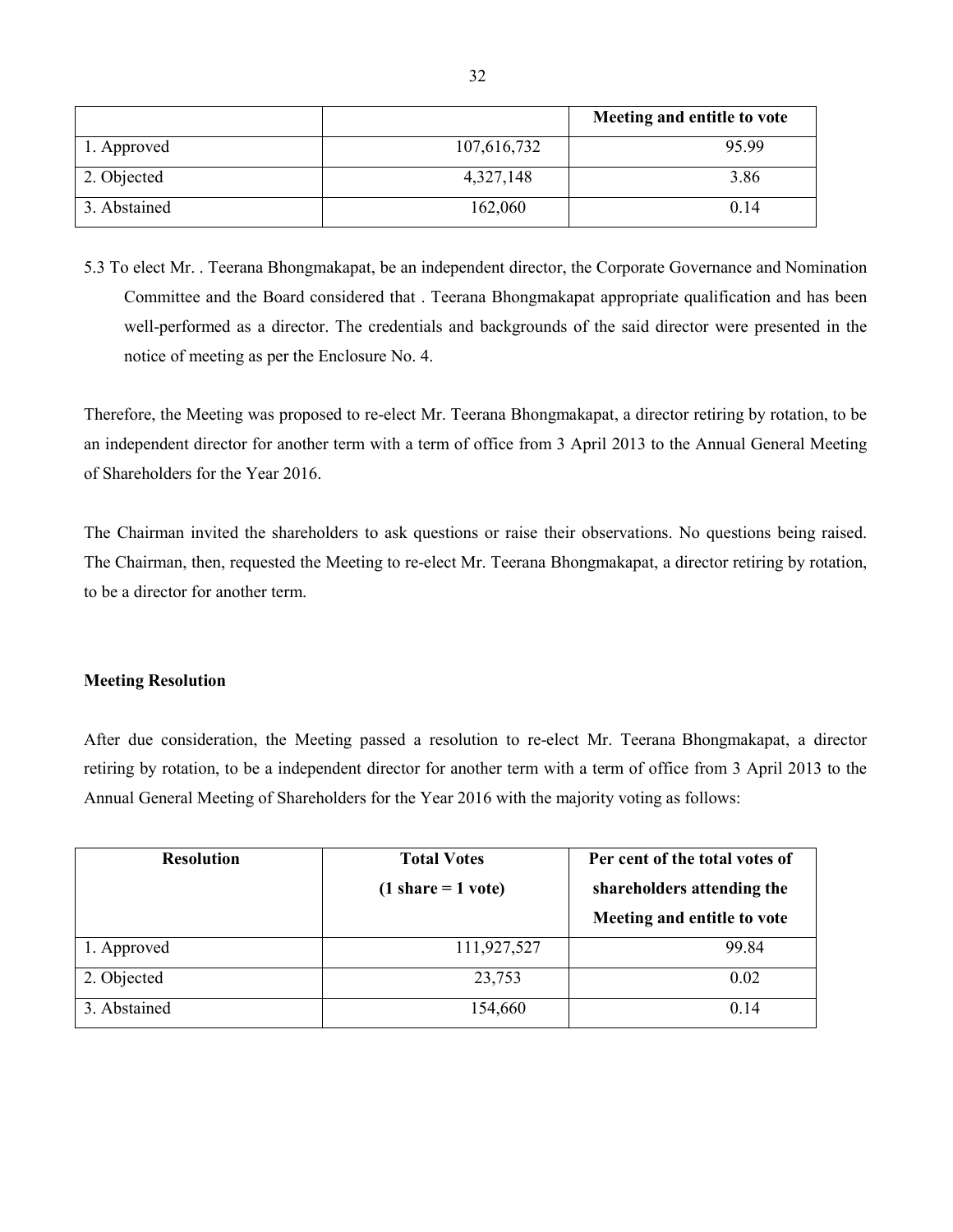5.4 To elect Mr. Chanin Vongkusolkit be a director, the Corporate Governance and Nomination Committee and the Board considered that Mr Chanin Vongkusolkit has appropriate qualification and has been wellperformed as a director. The credentials and backgrounds of the said director were presented in the notice of meeting as per the Enclosure No. 4.

Therefore, the Meeting was proposed to re-elect Mr. Chanin Vongkusolkit, a director retiring by rotation, to be a director for another term with a term of office from 3 April 2013 to the Annual General Meeting of Shareholders for the Year 2016.

The Chairman invited the shareholders to ask questions or raise their observations. No questions being raised. The Chairman, then, requested the Meeting to re-elect Mr. Chanin Vongkusolkit, a director retiring by rotation, to be a director for another term.

#### **Meeting Resolution**

After due consideration, the Meeting passed a resolution to re-elect Mr. Chanin Vongkusolkit, a director retiring by rotation, to be a independent director for another term with a term of office from 3 April 2013 to the Annual General Meeting of Shareholders for the Year 2016 with the majority voting as follows:

| <b>Resolution</b> | <b>Total Votes</b>                   | Per cent of the total votes of |
|-------------------|--------------------------------------|--------------------------------|
|                   | $(1 \text{ share} = 1 \text{ vote})$ | shareholders attending the     |
|                   |                                      | Meeting and entitle to vote    |
| 1. Approved       | 111,627,247                          | 99.57                          |
| 2. Objected       | 323,933                              | 0.29                           |
| 3. Abstained      | 154,760                              | 0.14                           |

**Remark:** During the conduct of this agenda, there were additional shareholders attending the Meeting, representing 10,700 shares. Thus, the total number of shares present in the Meeting were 112,105,940 shares.

#### **Agenda 6 . Approval of the directors' remunerations**

The Chairman advised the Meeting that according to Section 90 of the Public Limited Company Act B.E. 2535, no company shall pay money or give any property to any director unless it is a payment of remuneration under the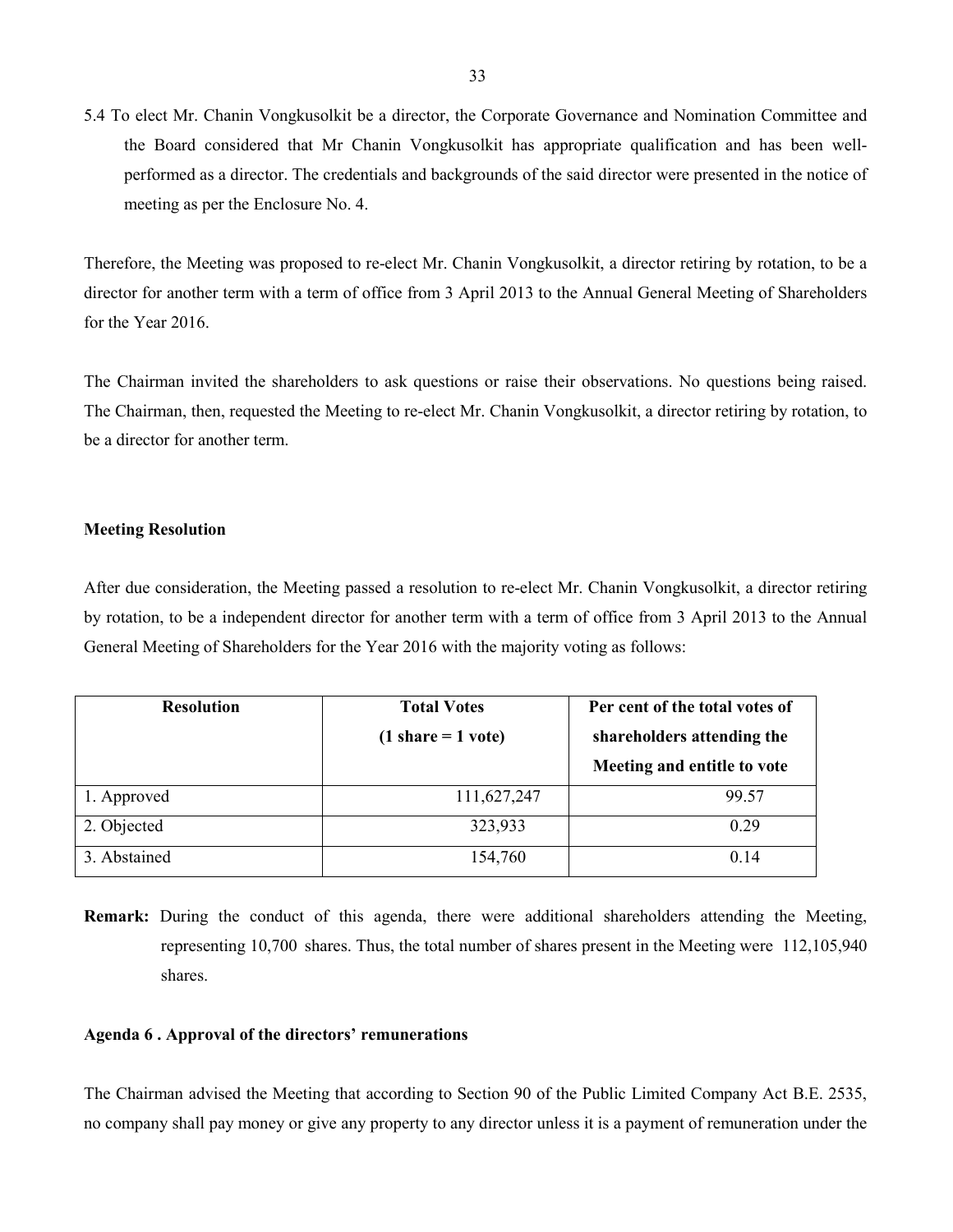articles of association of the company, and that in addition thereto, clause 30 paragraph 1 of the Articles of Association of the Company states that directors are eligible to remuneration, which may be paid in one or more or all forms of monthly cash payment, meeting allowance, per diem, bonus, welfare, securities of the Company or benefits of other natures, etc., provided that they shall be determined by a shareholder meeting. The shareholder meeting may either fix the amount of remuneration or consider fixing the remuneration from time to time or setting up the criteria for the remuneration or effecting the remuneration perpetually until it is changed.

The Chairman requested Mr. Rutt Phanijphand, Chairman of the Compensation Committee, to explain this agenda in details.

Mr. Rutt Phanijphand informed the Meeting for the supporting information on determining the directors' remuneration by proposing the comparison of the dividend payment and net profit, and also informed the Meeting that the directors' remuneration should be determined from the performance of the Company and the dividend distributed for the shareholders.

The Compensation Committee and the Board have taken into consideration the performance of the Company Group as well as the duties and responsibilities of directors of each committee and been of opinion that the Meeting fixed the remunerations of the directors as follows:

- 1. Total annual remunerations of 49 Million Baht for the year 2012 payable to all directors decrease from the year 2011. The details of the remuneration of each director appear in the Section "Remuneration of the Board of Directors and Management" of the annual report, which has been sent to the shareholders together with the notice of this meeting as per the Enclosure No. 3. The remunerations of the Chairman and the Vice Chairman are higher than the other Board members 30% and 15% respectively.
- 2. Remunerations to all committees of the Company for the year 2013 have been considered to compare to the practices among the companies in various business. The directors' remuneration has been proposed to maintain the remuneration of the Board and all sub-committees compare with the year 2012. Thus, the meeting allowances and the remunerations of the board and other committees of the Company for the year 2013 are as follows:
	- 2.1 Remunerations of the Board comprising of
		- 2.1.1 Monthly compensation payable to the Chairman at the rate of 78,000 Baht/month, Vice-Chairman 69,000 Baht/month and each of other Board members 60,000 Baht/month.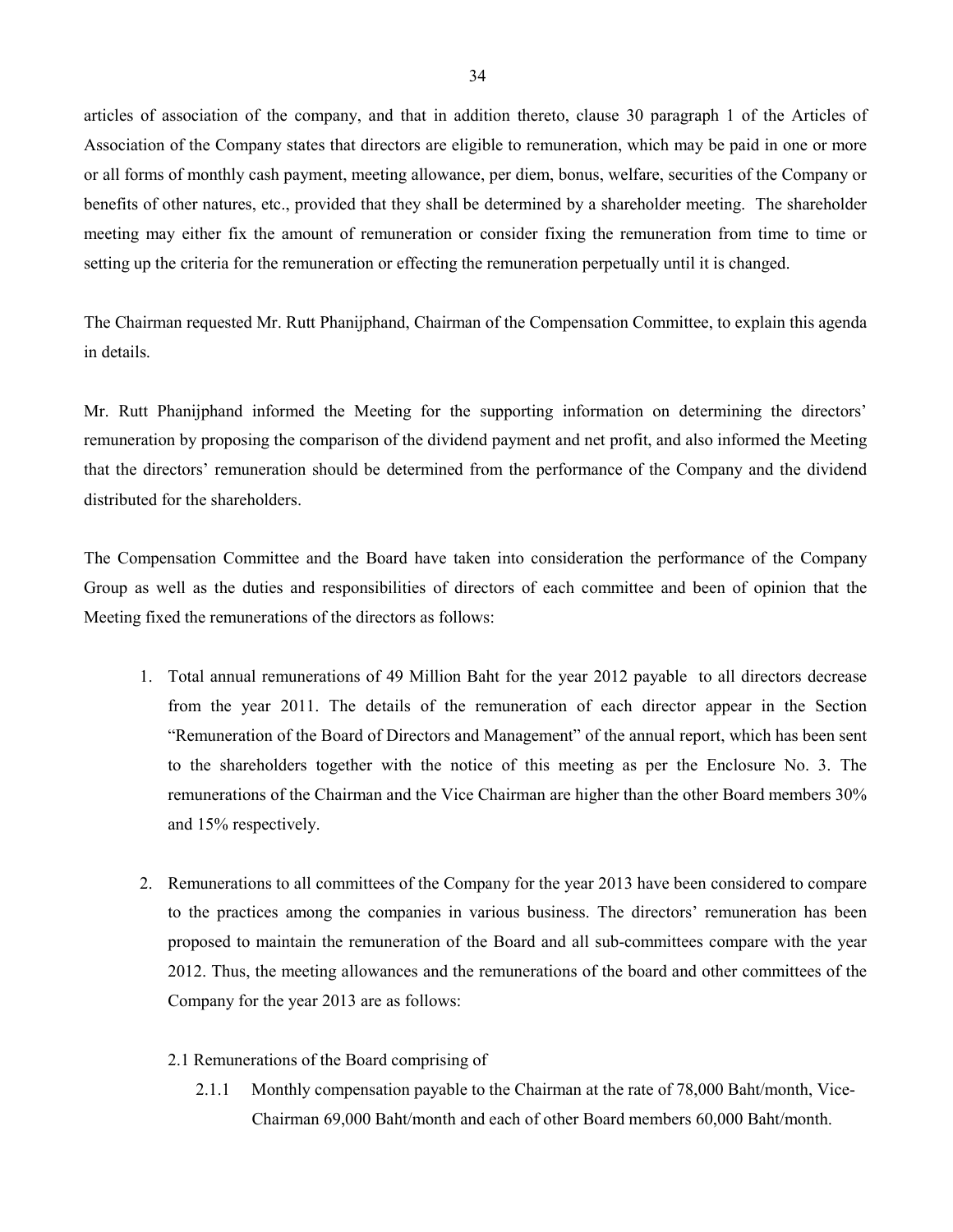- 2.1.2. Meeting allowances to the Board payable only attending the meeting in person per meeting to the Chairman at the rate of 39,000 Baht, Vice-Chairman 34,500 Baht and each of other Non-Executive Board members 30,000 Baht.
- 2.2 Meeting allowances to the Audit Committee payable only attending the meeting in person per meeting to the Chairperson at the rate of 46,800 Baht and each of the other committee members 36,000 Baht.
- 2.3 Meeting allowances to the Corporate Governance and Nomination Committee and the Compensation Committee payable only attending the meeting in person per meeting to the Chairpersons at the rate of 39,000 Baht and each of the other committee members 30,000 Baht.

The Chairman informed the Meeting that shareholders being the directors of the Company holding an aggregate of 5,790,678 shares who had special interest in the fixing of directors' remunerations, and that they were not eligible for voting on the remunerations of directors and meeting allowances of committee members. Thus, the total of eligible shares present in the Meeting for voting on this agenda was 106,315,262 shares.

The Chairman invited the shareholders to ask questions or raise their observations. No questions being raised.

The Chairman, then, requested the Meeting to approve the annual remunerations for the year 2012 and remunerations to all committees of the Company for the year 2013.

### **Meeting Resolution**

After due consideration, the Meeting passed a resolution to approve the directors' remunerations with the voting not less than two-thirds as follows:

| <b>Resolution</b> | <b>Total Votes</b>   | Per cent of the total votes of |
|-------------------|----------------------|--------------------------------|
|                   | $(1 share = 1 vote)$ | shareholders attending the     |
|                   |                      | Meeting and entitle to vote    |
| 1. Approved       | 106, 183, 639        | 99.88                          |
| 2. Objected       | 65,303               | 0.06                           |
| 3. Abstained      | 66,320               | 0.06                           |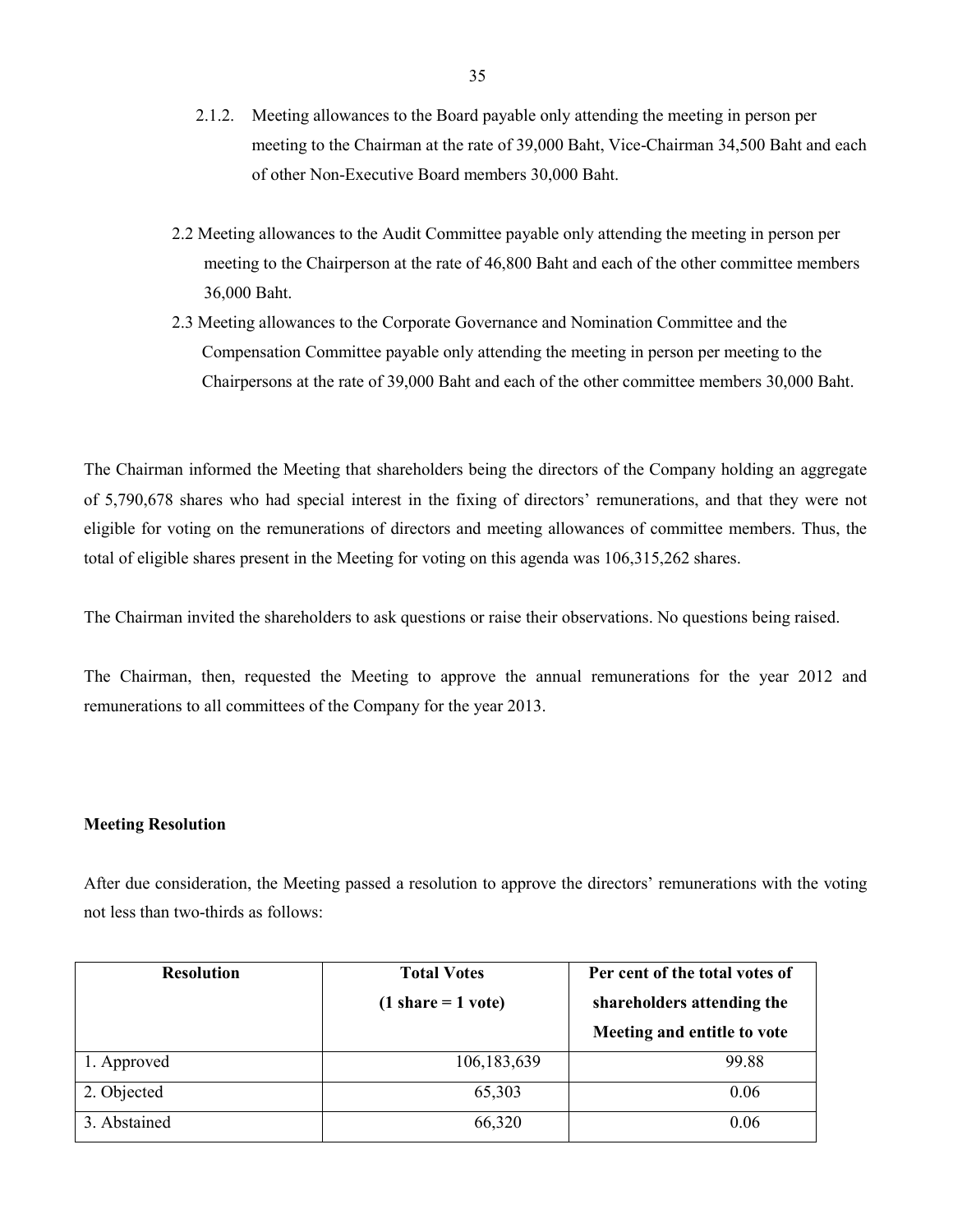### **Agenda 7. To appoint the Company's auditor and fix his/her remuneration**

The Chairman informed the Meeting that in accordance with Clause 41(5) of the Company's Articles of Association, it states that an annual general meeting shall act upon the following. To appoint the Company Auditor and to fix the remuneration.

The Chairman requested Mr. Somkiat Chareonkul, Chairman of the Audit Committee, to explain this agenda in details.

The Board and the Audit Committee considered selecting PricewaterhouseCoopers ABAS (or "PwC") to be the Company's Auditor since PwC has been well-performed for the past years and has multinational networks, which has been recognized internationally. The details appear in the Section "Report of the Audit Committee to Shareholders" of the annual report, which has been sent to the shareholders together with the notice of this meeting.

The Board and the Audit Committee proposed the Meeting to appoint the auditors and fix their remuneration for the accounting year ended on December 31, 2013 as follows:

- 1. Mr. Somchai Jinnovart of C.P.A. No. 3271 and/or:
- 2. Mr. Amornrat Pearmpoonvatanasuk of C.P.A. No. 4599 and/or:
- 3. Mr. Vichien Khingmontri of C.P.A. No.3977.

from PwC and fix the audit remuneration at THB 2,100,000 has been proposed to maintain remain with the year 2012, excluding out of pocket expenses such as domestic transportation, communication, post, duty stamp, photocopying etc., but not over 5% of the audit fee.

The auditors named above do not have neither relation with nor interest in the Company, its subsidiaries, management, major shareholders or other related persons. Therefore, all proposed auditors are independent to audit and express their opinions for the Financial Statement of the Company. The Meeting was then proposed to consider and approve the appointment of auditor and the remuneration.

The Chairman invited the shareholders to ask questions or raise their observations. No questions being raised. The Chairman, then, requested the Meeting to appoint the Company's auditor and fix his/her remuneration.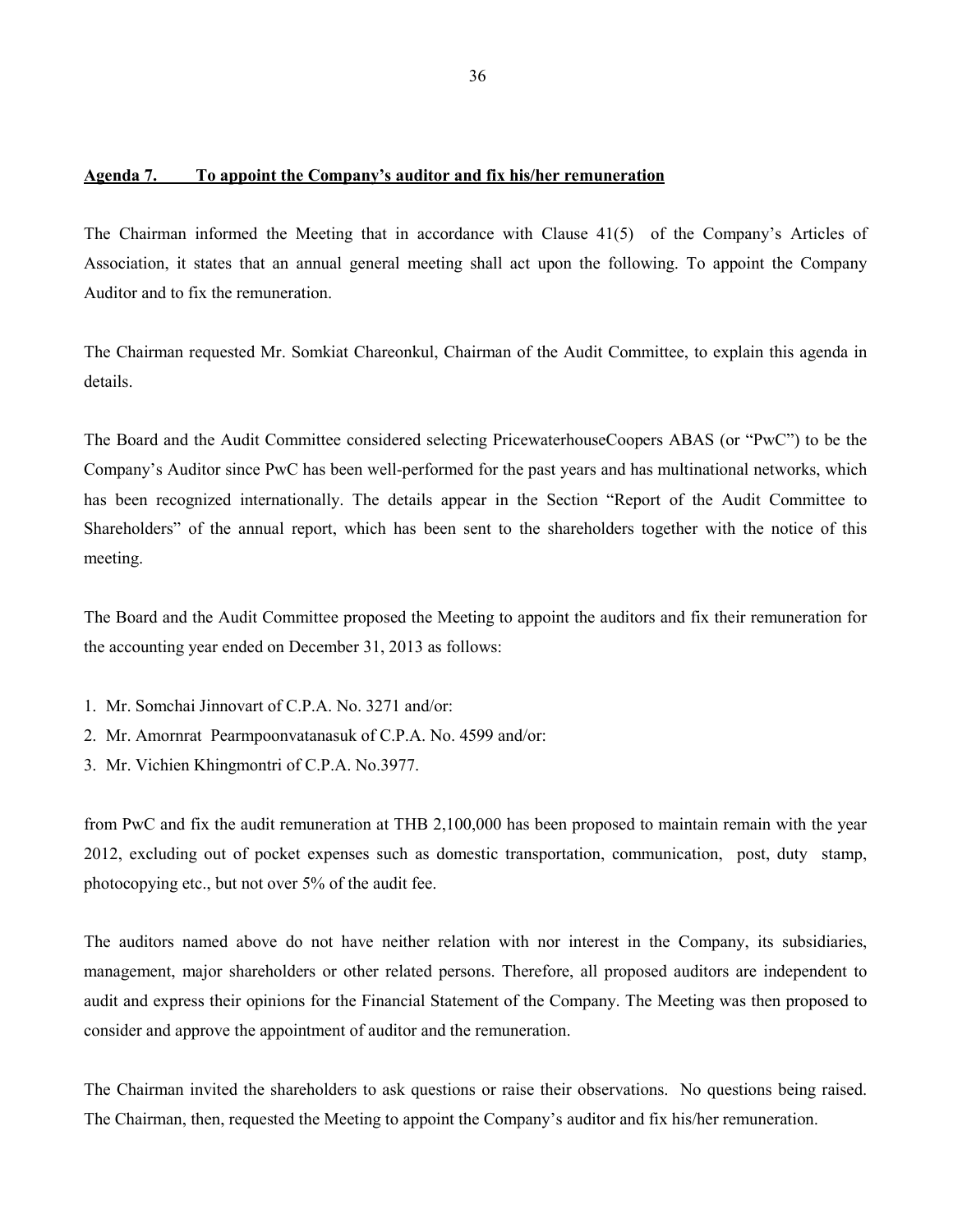### **Meeting Resolution**

After due consideration, the Meeting passed a resolution to appoint the Company's auditors and fix their remuneration for the accounting year ended on December 31, 2013 with the majority voting as follows:

| <b>Resolution</b> | <b>Total Votes</b>   | Per cent of the total votes of |
|-------------------|----------------------|--------------------------------|
|                   | $(1 share = 1 vote)$ | shareholders attending the     |
|                   |                      | Meeting and entitle to vote    |
| 1. Approved       | 111,112,444          | 99.11                          |
| 2. Objected       | 948,296              | 0.85                           |
| 3. Abstained      | 45,200               | 0.04                           |

### **Agenda 8. Other businesses (if any)**

The Chairman advised that this agenda was provided for shareholders to ask questions and/or for directors to clarify any queries of the shareholders (if any). No issue would be proposed for consideration and approval, and therefore, no voting would be made.

The Chairman invited the shareholders to ask questions and voice their additional observations.

1. Ms. Wasinee Mitprachapranee asked why Banpu bought back few shares only although the current stock price was low. She requested that Banpu further clarified the buyback share plan and asked the company to cancel the sale of these buyback shares.

Mr. Chanin Vongkusolkit answered that selling the buyback shares would depend on appropriate circumstances in the future. In case the profit was high, sales of buyback shares would mean that the company would secure higher retains earning or higher equity.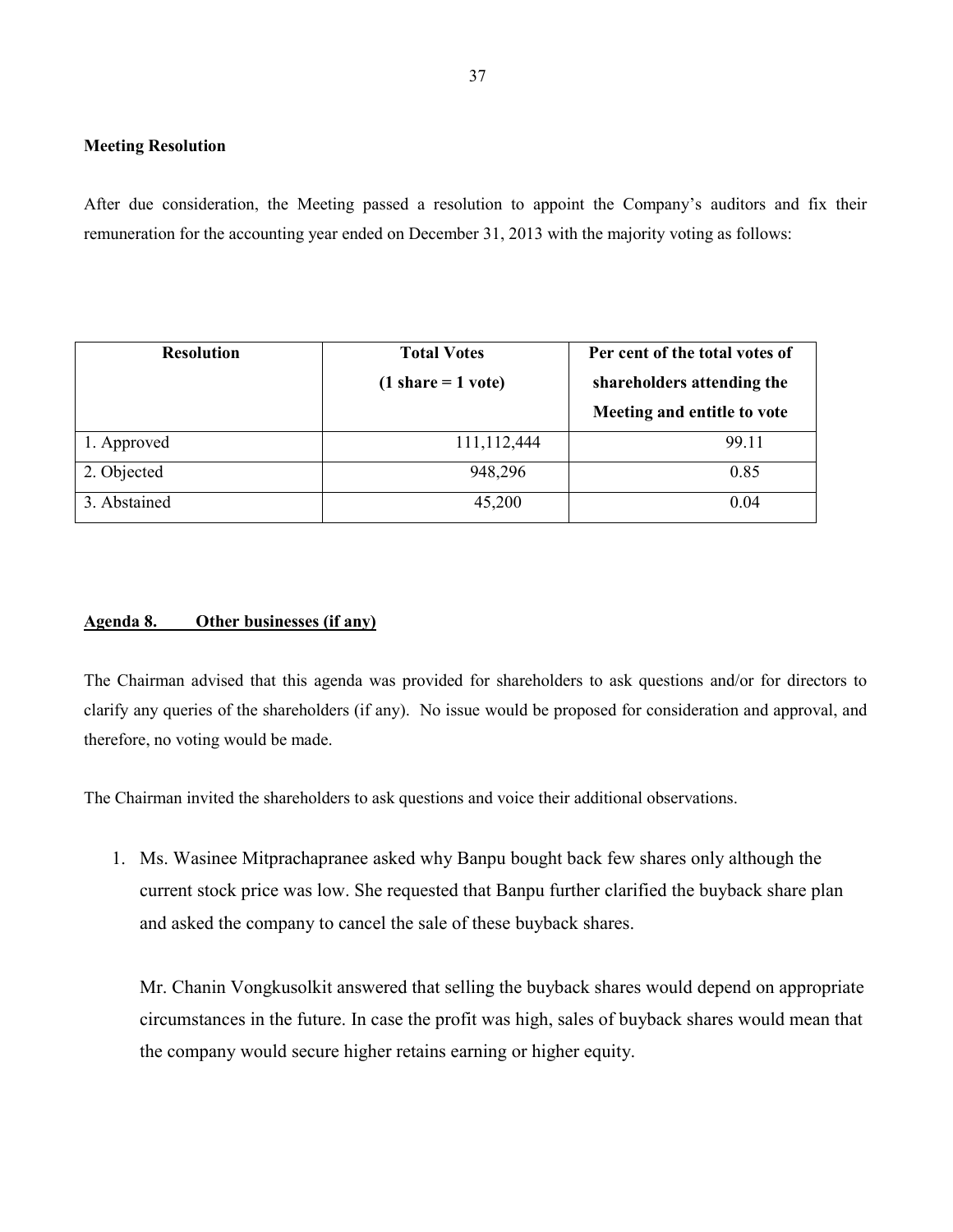2. Ms. Siriporn Siripaiboon suggested that Banpu add its opinion in the Annual Report regarding damages to be paid in the Hongsa Power Plant's litigation as to whether there was a risk for Banpu to pay the amount.

Chairman of the Meeting explained that risk information of the Hongsa Power Plant and Banpu's opinions were on Page 56 and Page 167 of the Annual Report.

3. Mr. Theerachat Kijrungruengpaisan asked about sales target of coal in the next five years; the future trend of coal price and effect to Banpu's net profit if Baht appreciated.

Mr. Chanin Vongkusolkit stated that in 2013, Banpu expected to sell 29.5 million tons of coal in Indonesia, up from last year's 27.2 million tons. In Australia, the target would be 14.5 million tons which were closed to the 2012 level. In China, as Gaohe Mine was expanding its production, sales volumes should increase and it was likely that the total production and sales volume would rise by 5 per cent or around 2 million tons.

Sales target of coal in Indonesia was set at 29 million tons. In 2014-2015, the target would be 32 million tons. In Australia, sales target was set to increase from 14.5 million tons to 15-17 million tons and 18 million tons in 2015. Banpu had no plan to buy an additional coal business in Australia but may increase production in Indonesia. The future coal price remained sensitive. The coal price was expected to be US\$95 per ton by the end of the year. Meanwhile, Baht appreciation had few impacts to Banpu's business.

If coal price remained what it was when the average 2012 price fell to the bottom at US\$80 per ton before climbing to US\$95 per ton in Q1/2013 and falling again to US\$90 per ton in March of the same year, despite Banpu's tightening its operation costs in 2012, operation results in 2013 would not be significantly higher than the previous year. As for the power business, the result should be similar to 2012 because the Hongsa Power Plant would not start yet. Banpu prepared a budget to enhance the power business so that it could generate a better profit.

Since the price of Banpu's 15-year coal reserves was set at US\$100 per ton, if it fell to US\$85 per ton for a long period of time, several mines would have to be shut down. This would have a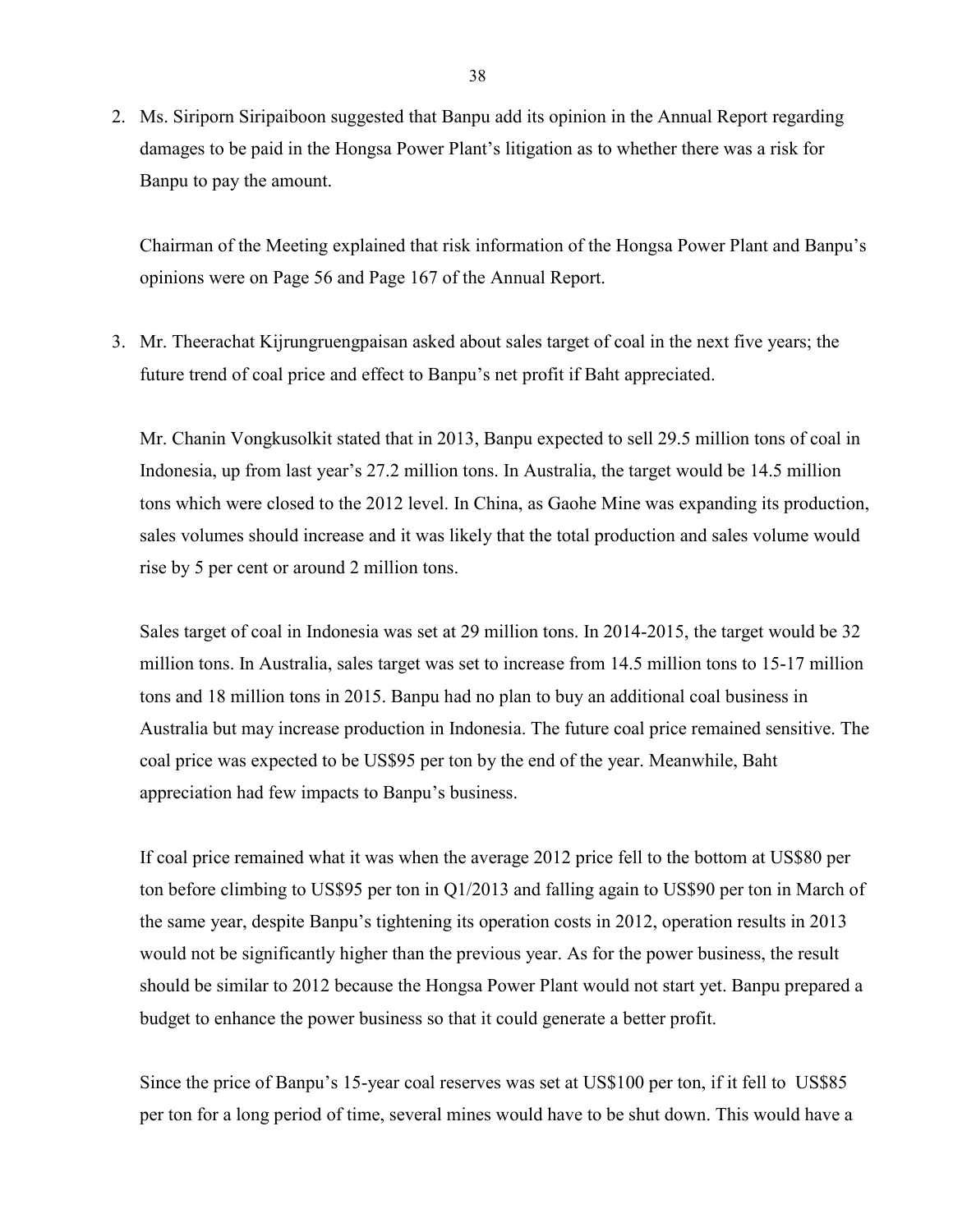positive impact as supply in the market would be less. It could be a period during which Banpu may have to decide how it would profit from the existing infrastructure that it had. Meanwhile, Banpu's share price in the near term may not be good but Banpu was ready in terms of assets, human resources, technology and others and this would have a positive effect to Banpu's stock price in the long run.

4. Ms. Jitwipa Warasiri asked about Banpu's statement that it would use innovation to drive the organization. She asked Banpu to explain coal innovation vs. energy and environment that would be positive for our energy consumption.

Mr. Chanin Vongkusolkit explained that innovation referred to the fact that everyone may come up with new ideas that shall not be limited to technology only. Banpu encouraged innovation competition as in the case of US-currency debentures which Banpu was the first company in Thailand to issue such an instrument. In addition, Banpu had production and transportation innovations as well as innovated information technology process. Banpu had actively supported innovation contest. In 2012, the questionnaire survey on Banpu Spirits'confidence revealed 81 per cent as the most-recognized value. Also the "Innovation Value" which is the 1 of 4 in Banpu Spirit values has been increasing its confidential level compared last year.

5. Mrs. Apairat Orwiwatkul asked about the management's challenges in managing Banpu's business.

Mr. Chanin Vongkusolkit answered that an issue that must be resolved in the short term was the fact that Banpu still failed to generate enough profit in Australia where it owned a lot of assets. Long-term challenges were new emerging technology, new demands for energy including alternative energy and direction of energy consumption. Banpu had to make a thorough decision if it wanted to focus at other energy and in which direction to not weaken its strength in the coal business.

6. Mr. Arun Niramonparadee asked about Banpu's cost reduction where mines in Australia had been temporarily shut down as to how Banpu would find a new market; if there was expenses to compensate redundant workers; how long the mines would be shut and Australia' s policy to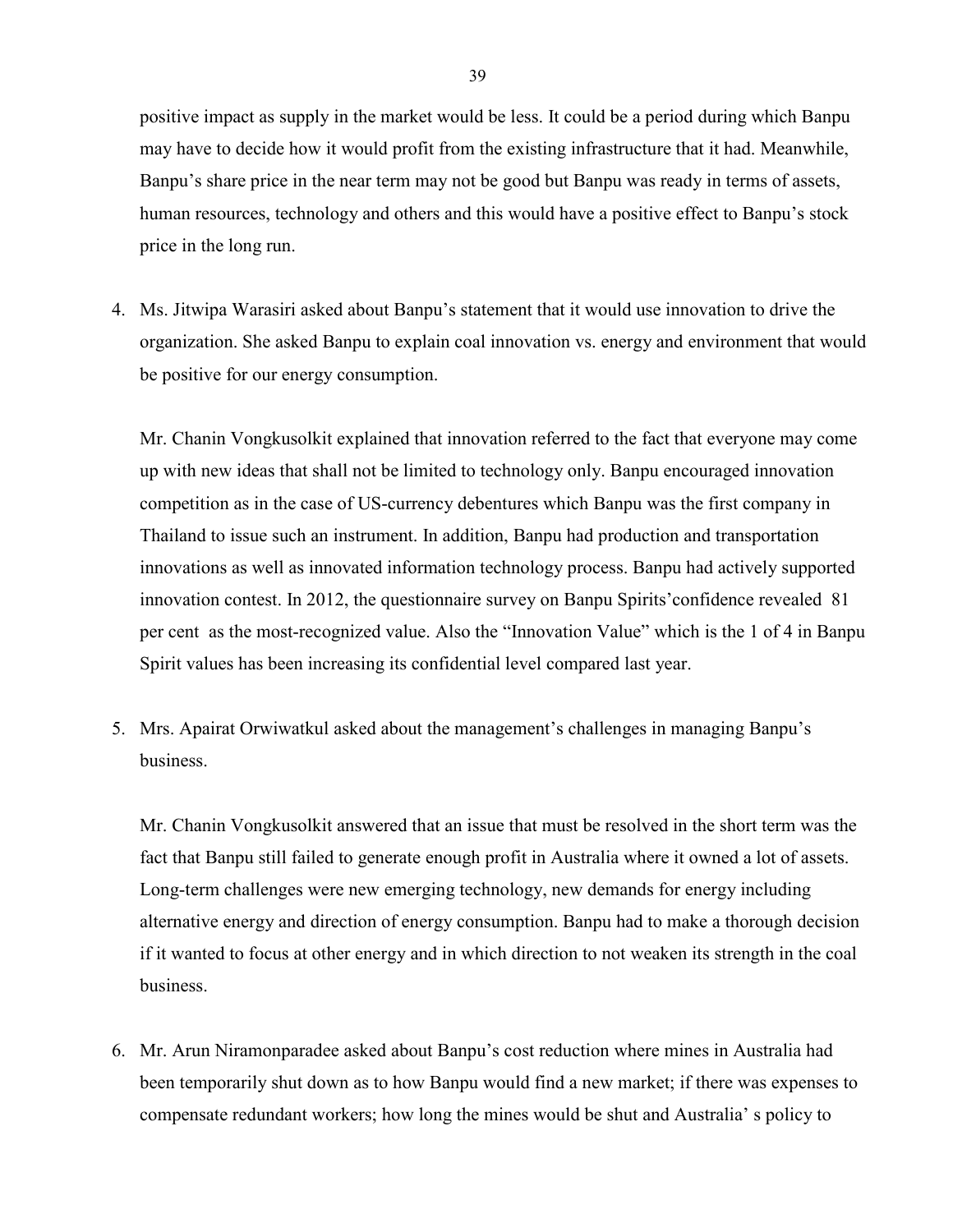replace coal-fired power plants with other alternative energy which could reduce sales volumes of coal in Australia in the future.

Mr. Chanin Vongkusolkit explained that Banpu had already reflected its staff redundancy expenses and everything was smoothly done. Airy mine was readier and could be opened next year. Australia still used a lot of coal to generate electricity. In other words, demands remained high while there were a limited number of coal mines that could produce coal for these power plants. That's why sales of coal to local power plants were crucial. The sales were also in Australia dollar which means the cost could be protected from currency risk.

Chairman of the Meeting opened the floor to the Meeting to pose questions and exchange ideas but no one had additional questions. The 2013 AGM set at least three records in Banpu's AGM history. It was the AGM attended by the highest number of participants; that shareholders posed the highest number of questions and all questions were relevant and valuable. Amid the world's economic slowdown, factors such as the weakening coal price in the world market, role of alternative energy and the Hongsa Power Plant's litigation, these questions made directors and executives become aware of hard work with caution and far-sightedness on the basis of corporate governance for a sustainable return to all shareholders.

The Chairman informed the Meeting that the Company would prepare the minutes of the Annual General Meeting of Shareholders for the year 2013 within 14 days from the date of the Meeting, which would be posted on the Company's website at www.banpu.com. The shareholders who would like to propose a material amendment of minutes of shareholders meeting, please inform the Company Secretary at bod\_sec@banpu.co.th within 30 days after the dissemination

The Chairman asked whether there was any question to be raised, but no shareholder raised any issue. Thus, the Chairman declared the meeting adjourned.

The meeting was adjourned at 4.45 p.m.